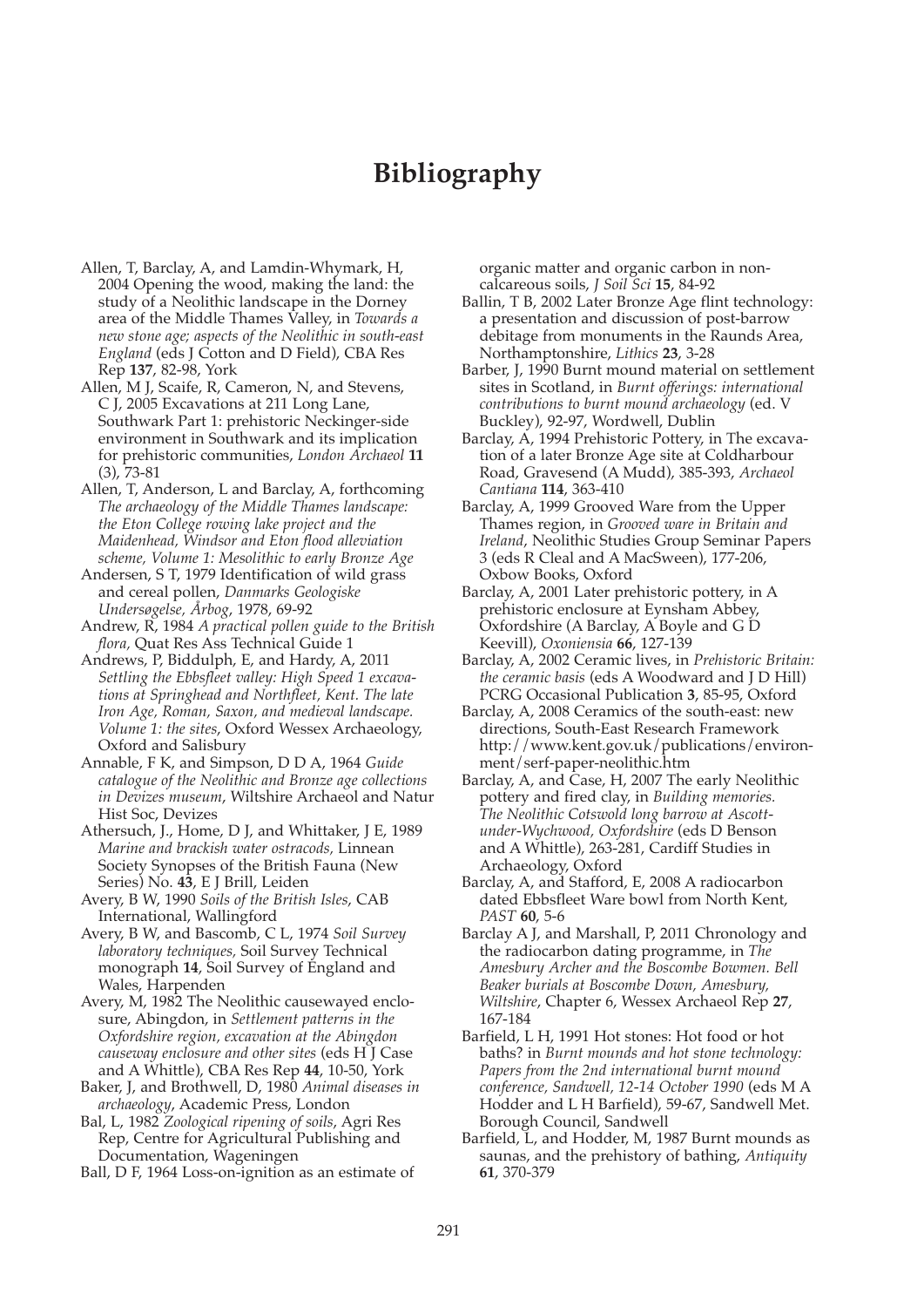- Barnett, C, 2011 Wood charcoal, in Settling the Ebbsfleet Valley, High Speed 1 excavations at Springhead and Northfleet, Kent. The Late Iron Age, Roman, Saxon and Medieval landscape, Vol. 3, Late Iron Age to Roman human remains and environmental reports (C Barnett, J. McKinley, E Stafford, J Grimm and C J Stevens),113-116, Oxford Wessex Archaeology, Oxford and Salisbury
- Barnett, C, forthcoming The charcoal, in Wenban-Smith *et al.*

Barnett C, with Allen, M J, Evans, G, Grimm, J M, Scaife, R, Stevens, C J, and Wyles S F, 2010 A submerged forest with evidence of early Neolithic burning activity and the Tilbury alluvial sequence at Canning Town, East London, *Trans London and Middlesex Archaeol Soc* **61**, 1-15

Barrett, J, 1973 Four Bronze Age cremation cemeteries from Middlesex, *Trans London Middlesex Archaeol Soc* **24**, 111-34

Barrett, J, 1980 The pottery of the later Bronze Age in lowland England, *Proc Prehist Soc* **46**, 297-320

Batchelor, C R, 2009 Middle Holocene environmental changes and the history of yew *(Taxus baccata L.)* woodland in the Lower Thames Valley*,* unpubl. PhD thesis, Royal Holloway, Univ London

Bates, A, 2008 Animal bone, in *From hunter-gatherers to huntsmen. A history of the Stansted landscape* (N Cooke, F Brown and C Phillpotts), Framework Archaeol Monogr **2**, chapter 32 on CD-ROM

Bates, M R, 1998 Locating and evaluating archaeology below the alluvium: the role of subsurface stratigraphical modelling, *Lithics* 19, 4-18

Bates, M R, 1999 A geoarchaeological evaluation of the Thames/Medway alluvial corridor of the Channel Tunnel Rail Link, CTRL Union Railways Ltd, unpubl. client report

Bates, M R, and Barham A J, 1995 Holocene alluvial stratigraphic architecture and archaeology of the Lower Thames area, in *The Quaternary of the lower reaches of the Thames* (eds D R, Bridgland, P Allen and B A Haggart), Quat Res Ass, Durham, 35-49

Bates, M R, and Stafford, E C, forthcoming *The Thames Holocene: a geoarchaeological approach to the investigation of the river floodplain for High Speed 1,* Oxford Wessex Archaeol, Oxford and Salisbury

Bates, M R, and Williamson, V D, 1995 A report on the stratigraphic, palaeoenvironmental and archaeological significance of the Slade Green relief road site, unpubl. geoarchaeol service facility technical rep 95/03, Geoarchaeol Service Facility, Univ London

Bates, M R, and Whittaker, K, 2004 Landscape evolution in the Lower Thames valley: Implications for the archaeology of the earlier Holocene period, in *Towards a new Stone Age: aspects of the Neolithic in south-east England* (eds J Cotton and D Field), CBA Res Rep **137**, 50-65, York

- Behre, K E, 1986 *Anthropogenic indicators in pollen diagrams*, Rotterdam
- Behre, K E, 2007 Evidence for Mesolithic agriculture in and around central Europe, *Veg Hist and Archaeobot* **16**, 203-219
- Belcher, J H, and Swale, E M, 1986 Notes on some small Thallasiosira species (Bacillariophyceae) from the plankton of the Lower Thames and other British estuaries (identified by transmission electron microscopy), *Brit Phycological J* **21**, 139-145
- Bell, M, Caseldine, A, and Neumann, H (ed.), 2000 *Prehistoric intertidal archaeology in the Welsh Severn Estuary*, CBA Res Rep **120**, York
- Bennell, M, 1998 *Under the road: Archaeological discoveries at Bronze Age Way, Erith*, Bexley Council, Bexley
- Bennett, K D, 1994 Annotated catalogue of pollen and pteridophyte spore types of the British Isle*s*, unpubl manuscript, Department of Plant Sciences, Univ. Cambridge
- Bennett, K D, Whittington, G W, and Edwards, K J, 1994 Recent plant nomenclatural changes and pollen morphology in the British Isles, *Quaternary Newsletter* **73**, 1-6

Berglund, B E, and Ralska-Jasiewiczowa, M, 1986 Pollen analysis and pollen diagrams, in *Handbook of Holocene palaeoecology and palaeohydrology* (ed B E Berglund), 455-484, Wiley, Chichester

- Biddulph, E, 2007 Roman pottery, in Beam Washlands, Dagenham, Greater London, NGR 502 836: post-excavation assessment and updated project design (E Biddulph, K Brady, C Champness, B Ford and P Murray), unpubl. report, Oxford Arch., App 1
- Birks, H J B, 1973 *Past and present vegetation of the Isle of Skye: a palaeoecological study*, Cambridge Univ Press, London
- Bishop, B J, forthcoming, Prehistoric activity, in Brown *et al*. forthcoming
- Bishop, B J, and Bagwell, M, 2005 *Iwade: occcupation of a north Kent village from the Mesolithic to the Medieval period*, Pre-Construct Arch. Monogr. **3,** London
- Bjärvall, A, and Ullström, S, 1995 *Däggdjur, Alla Europas arter*, Wahlström and Widstrand, Stockholm
- Blackford, J J, Innes, J B, Hatton, J J, and Caseldine, C J, 2006 Mid-Holocene environmental change at Black Ridge Brook, Dartmoor, SW England: A new appraisal based on fungal spore analysis, *Review of Palaeobotany and Palynology* **141**, 189- 201
- Boardman, S, and Jones, G E M, 1990 Experiments on the effects of charring on cereal plant components, *J. Arch. Sci.* **17**(1), 1-12
- Boessneck, J, Müller, H H, and Teichert, M, 1964 *Osteologische Unterscheidungsmerkmale zwischen Schaf (Ovis aries Linné) und Ziege (Capra hircus Linné)*, Kühn-Archiv, Bd 78
- Boorman, L, Hazelden, J, and Boorman, M, 2002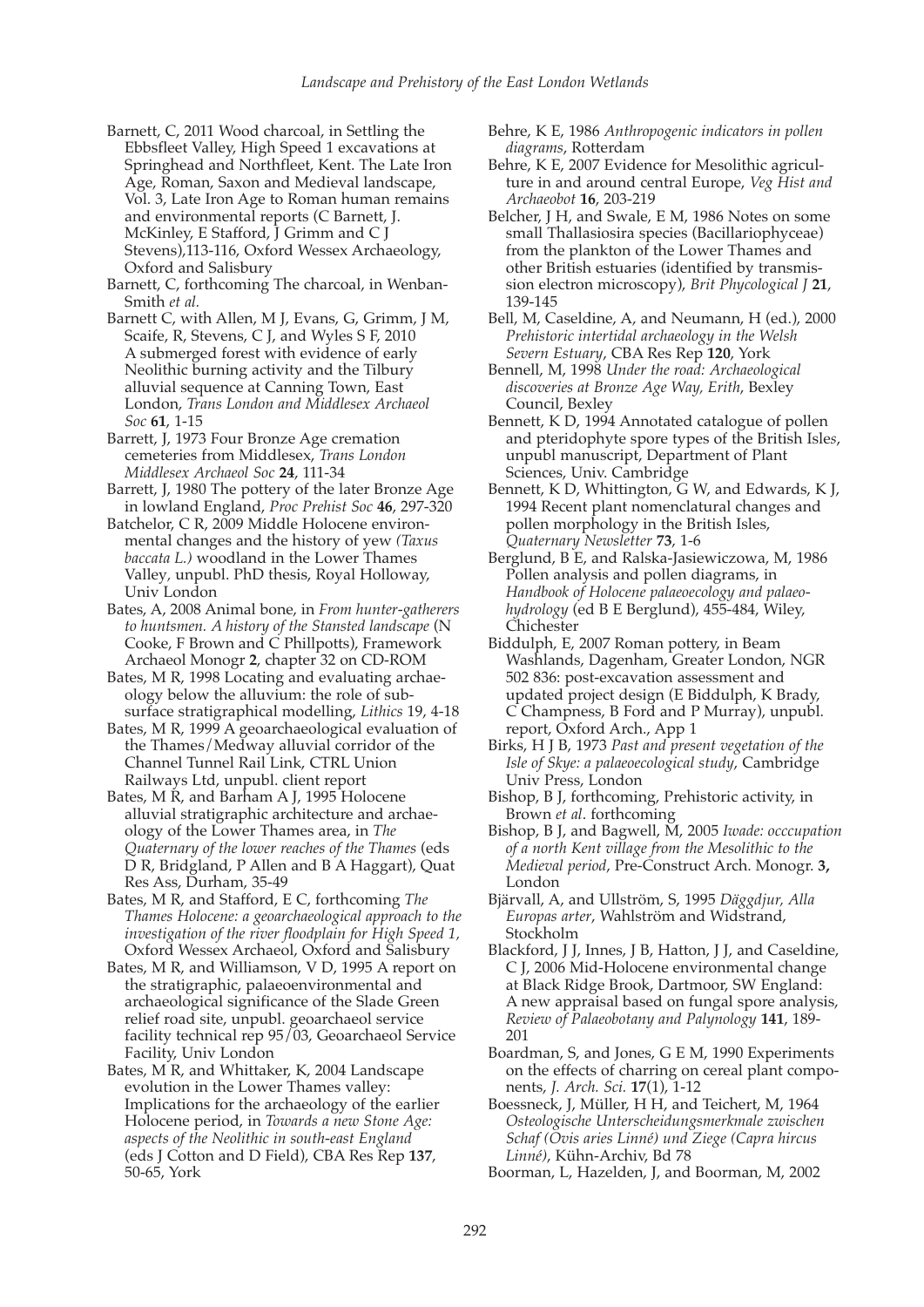New salt marshes for old – salt marsh creation and management, in *Eurocoast, Littoral 2002, the changing coast EUCC*, Porto, Portugal, 35-45

Booth, P, Clark, K M, and Powell, A, 1996 A dog skin from Asthall, *International Journal of Osteoarchaeology* **6**, 382-387

Bowsher, J M C, 1991 A burnt mound at Phoenix Wharf, South-East London: A preliminary report, in *Burnt mounds and hot stone technology: papers from the second international burnt mound conference, Sandwell, 12th-14th October 1990* (eds M A Hodder and L H Barfield), 11-19, Sandwell Met. Borough Council, Sandwell

Boyd Dawkins, W, 1901 On the cairn and sepulchral cave at Gop, near Prestatyn. *Archaeol J* **58**, 322–41

Bradley, P, 1999 Worked flint, in *Excavations at Barrow Hills, Radley, Oxfordshire. Volume I: the Neolithic and Bronze Age monument complex* (A Barclay and C Halpin), 211–228, Thames Valley Landscapes Volume 11, Oxford Arch. Unit, Oxford

Bradley, P, 2005 Worked flint, in *Archaeology of the Jubilee Line extension: prehistoric and Roman activity at Stratford Market Depot West Ham 1991-1993* (J Hiller and D R P Wilkinson), 36-38, Oxford Arch/MoLAS

Bradley, R, 1978 *The prehistoric settlement of Britain*, Routledge and Kegan Paul, London

Bradley, R, 1983-5 Prehistoric pottery, in Excavations at Pingewood (ed. M Bowden), *Berkshire Archaeol J* **72**, 17–52

Bradley, R, 1992 The excavation of an oval barrow beside the Abingdon causewayed enclosure, Oxfordshire, *Proc Prehist Soc* **58**, 127-42

Bradley, R, 1993 The microwear analysis, in *Excavations on Redgate Hill, Hunstanton and Tattershall Thorpe, Lincolnshire* (R Bradley, P Chowne, R M J Cleal, F Healy and I Kinnes), EAA **57**, 106-110

Bradley, R, 2007 *The prehistory of Britain and Ireland*, 178–202, Cambridge Univ Press, Cambridge

Bradley, R, and Gordon, K, 1988 Human skulls from the river Thames, their dating and significance, *Antiquity* **62**, 503-9

Brewster, T C M, 1984 *The excavation of Whitegrounds Barrow, Burythorpe Wintringham*, John Gett Publications, Malton

Bridgland, D R, 1994 *Quaternary history of the Thames*, Geological Conservation Review Series, Chapman and Hall, London

Bridgland, D R, 1995 The Quaternary sequence of the eastern Thames basin: problems of correlation, in Bridgland *et al*. 1995

Bridgland, D R, Allen, P, and Haggart, B A, 1995 *The Quaternary of the lower reaches of the Thames*, field guide, Quat Res Ass, Durham

Brooks, D and Thomas, K W, 1967 The distribution of pollen grains on microscope slides, the non randomness of the distribution, *Pollen et Spores* **9**, 621-629

Bronk Ramsey, C, 1995 Radiocarbon calibration and analysis of stratigraphy: The OxCal program, *Radiocarbon* **37**, 425–30

Bronk Ramsey, C, 1998 Probability and dating, *Radiocarbon* **40**, 461–74

Bronk Ramsey, C, 2001 Development of the radiocarbon program OxCal, *Radiocarbon* **43 (2A),** 355-363

Brown, A, 1991 Structured deposition and technological change among the flaked stone artefacts from Cranbourne Chase, in *Papers on the prehistoric archaeology of Cranbourne Chase* (eds J Barrett, R Bradley and M Hall), Oxbow Monograph **11,** 101-133

Brown, A, 1992 Worked flint – late Bronze Age, in *Reading Business Park: a Bronze Age landscape* (J Moore and D Jennings), 90-93, Thames Valley Landscapes, Oxford Archaeol Unit

Brown, G, 2008 Archaeological evidence for the Roman London to Colchester road between Aldgate and Harold Hill, in *Londinium and beyond. Essays on Roman London and its hinterland for Harvey Sheldon* (eds J Clark, J Cotton, J Hall, R Sherris and H Swain), CBA Res Rep **156**, 82-9, York

Brown, G, Bishop, B, Douglas, A, Leary, J, Ridgeway, V and Taylor-Wilson, R, forthcoming *Crossing the River Lea: from prehistory to Queen Matilda: archaeological excavations at Old Ford, Bow*, Pre-Construct Archaeology Monograph

Brown, N, 1996 The archaeology of Essex *c* 1500- 500BC, in *The archaeology of Essex: proceedings of the 1993 Writtle Conference* (ed O Bedwin), Essex County Council

Brown, T, 2008 The Bronze Age climate and environment of Britain, *Bronze Age Review* **1**, November 2008, 1–18, University of Southampton http://eprints.soton.ac.uk/64120/1/ BAR1\_2008\_2\_Brown.pdf

Brück, J, 1995 A place for the dead: the role of human remains in late Bronze Age Britain, *Proc Prehist Soc,* **61**, 245-77

Brück, J, 2001 Body methaphors and technologies of transformation in the English Middle and Late Bronze Age, in *Bronze Age landscape. Tradition and transformation* (ed. J. Brück), 149–60, Oxbow Books, Oxford

Brunning, R, 1996 *Waterlogged wood*, English Heritage Guidelines, 2nd edition, London

Buckland P I and Buckland P C, 2006 Bugs coleopteran ecology package (Versions: BugsCEP v761; Bugsdata v709; BugsMCR v20; BugStats v12) [Downloaded December 2006] http://wwwbugscepcom

Bullock, P, Fedoroff, N, Jongerius, A, Stoops, G, and Tursina, T, 1985 *Handbook for soil thin section description*, Waine Research Publications, Wolverhampton

Burchell, J P T, and Piggott, S, 1939 Decorated prehistoric pottery from the bed of the Ebbsfleet, Northfleet, Kent, *Antiq J* **19**, 405-20

Bussell, G D, Pollard, A M, and Baird, D C, 1982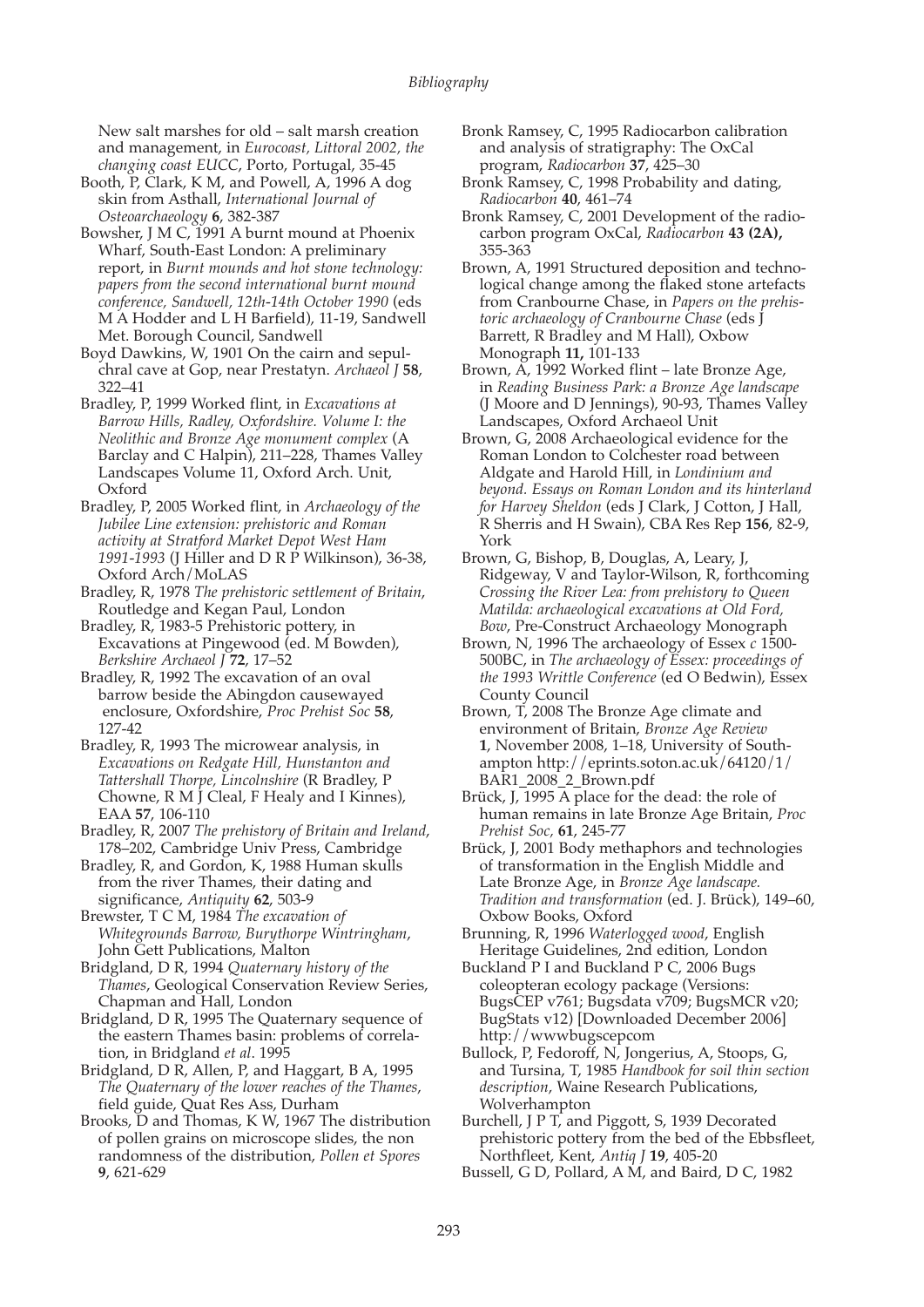The characterisation of early Bronze Age jet and jet-like material by X-ray fluorescence, *Wiltshire Archaeol Natur Hist Mag* **76**, 27–32

Butler, J, 2006 *Reclaiming the marsh, archaeological excavations at Moor House, City of London*, Pre-Construct Archaeology Monograph **6**

Butterfield, B G and Meylan, B A, 1980 *Threedimensional structure of wood, a ultrastructural approach*, Chapman and Hall, London and New York

Carew, T, 2003 Bronze Age Beckton, in *Archaeology Matters,* MoL newsletter

Carew, T, Meddens, F, Batchelor, R, Branch, N, Elias, S, Goodburn, D, Vaughan-Williams, A, Webster, L, and Yeomans, L, 2010 Humanenvironment interactions at the wetland edge in East London: trackways, platforms and Bronze Age response to environmental change, *London and Middlesex Archaeol Soc* **61,** 1-34

Cheer, P, 1998 The kiln pottery, in *Excavations at Orsett 'Cock' enclosure, Essex, 1976* (G A Carter), EAA **86**, Chelmsford, 97-101

Clark, P, (ed.) 2004 *The Dover Bronze Age Boat*, English Heritage, London

Clarke, D V, Cowie, T G and Foxon, A, 1985 *Symbols of power at the time of Stonehenge*, HMSO, Edinburgh

Clarke, D L, 1970 *Beaker pottery of Great Britain and Ireland*, Cambridge Univ Press, Cambridge

Cleve-Euler, A, 1951-55 *Die Diatomeen von Schweden und Finland,* Kungl Svenska Vetensk Akad Handl Ser 4 2:1, 1-163 3:3, 1-153 4:1, 1-158 4:5, 1-255 5:4, 3-231

Coles, B J, 1990 Anthropomorphic wooden figurines from Britain and Ireland, *Proc Prehist Soc*, **56**, 315-34.

Coles, B, 1992 Further thoughts on the impact of beaver on temperate landscapes, in

*Alluvial archaeology in Britain* (eds S Needham and M C Macklin), 93-99, Oxbow Monograph 27, Oxford

Coles, B, 1998 Wood species for wooden figures: a glimpse of a pattern, in *Prehistoric Ritual and Religion* (eds A Gibson and D Simpson), 163-173, Sutton Publishing, Stroud

Coles, B, and Coles, J, 1986 *Sweet Track to Glastonbury – the Somerset Levels in Prehistory*, Thames and Hudson, London

Coles, J M, and Orme, B J, 1978 The Meare Heath Track, *Somerset Levels Papers* **4**, 11-46

Coles, J M, and Orme, B J, 1980a *Prehistory of the Somerset Levels*, Exeter

Coles, J M, and Orme, B J, 1980b Tinney's Ground 1978-79, excavation report, *Somerset Levels Papers* 6, 60-68

Coles, J M, and Orme, B J, 1982 Beaver in the Somerset Levels: some new evidence*, Somerset Levels Papers* **8**, 67-75, Exeter

Coles, J M, and Orme, B J, 1985 Prehistoric woodworking from the Somerset Levels, 3 roundwood, *Somerset Levels Papers* **11**, 25-50 Coles, S, Ford, S and Taylor, A, 2008 An early

Neolithic grave and occupation, and an early Bronze Age hearth on the Thames foreshore at Yabsley Street, Blackwall, London, *Proc Prehist Soc* **74**, 215-233

Conneller, C, 2008 Lithic technology and the chaine operatoire, in *Prehistoric Britain* (ed. J Pollard), 160-176, Blackwell, Oxford

Corcoran, J, Halsey, C, Spurr, G, Burton, E, and Jamieson, D, 2011 *Mapping past landscapes in the lower Lea valley: A geoarchaeological study of the Quaternary sequence*, MOLA Monograph **55**, MoLA, London

Costello, M P, 1997 Prehistoric and Roman material from Rainham: an archaeological watching brief at the former Rainham football ground, 1995, *Essex Archaeol Hist* **28**, 91-102

Cotton, J, 2000 Foragers and farmers: towards the development of a settled landscape in London, *c* 4000-1200 BC, in *London underground: the archaeology of a city* (eds I Haynes, H Sheldon and L Hannigan), 9-34, Oxbow, Oxford

Cotton, J, 2004 Surrey's early past: a survey of recent work, in *Aspects of archaeology and history in Surrey: towards a research framework for the county* (eds J Cotton, G Crocker and A Graham), 19-38, Surrey Archaeological Society, Guildford

Cotton, J, and Johnson, R 2004 Two decorated Peterborough bowls from the Thames at Mortlake and their London context, in *Towards a new Stone Age: aspects of the Neolithic in southeast England* (eds J Cotton and D Field), CBA Res Rep **137**, 128-147, York

Cotton J, and Wood B, 1996 Recent prehistoric finds from the Thames foreshore and beyond in Greater London, *Trans London Middlesex Archaeol Soc* **47**, 33-57

Courty, M A, 2001 Microfacies analysis assisting archaeological stratigraphy, in *Earth Sciences and Archaeology* (eds P Goldberg, V T Holliday and C R Ferring), 205-239, Kluwer, New York

Courty, M A, and Fedoroff, N, 1982 Micromorphology of a Holocene dwelling, *Proc Nordic Archaeometry*, 257-277

Courty, M A, Goldberg, P, and Macphail, R I, 1989 *Soils and micromorphology in archaeology*, 1st edition, Cambridge Manuals in Archaeology, Cambridge Univ. Press, Cambridge

Cracknell, B, 2005 *Outrageous waves: global warming and coastal change in Britain through two thousand years*, Phillimore and Co Ltd, Chichester

Crockett A D, Allen M J, and Scaife R G, 2002 A Neolithic trackway within peat deposits at Silvertown, London, *Proc Prehist Soc* **68**, 185-213

Cromarty, A M, Barclay A, Lambrick, G, and Robinson M, 2006 Whitecross Farm, Cholsey: A late Bronze Age waterfront site, in *The archaeology of the Wallingford Bypass 1986-92* (eds A M Cromarty, A Barclay, G Lambrick and M Robinson) Oxford Archaeology Thames Valley Landscapes mongr **22**, 9-156

Crowther, J, 2000 The Goldcliff late-Mesolithic site, 5400-4000 cal BC: soil phosphate and magnetic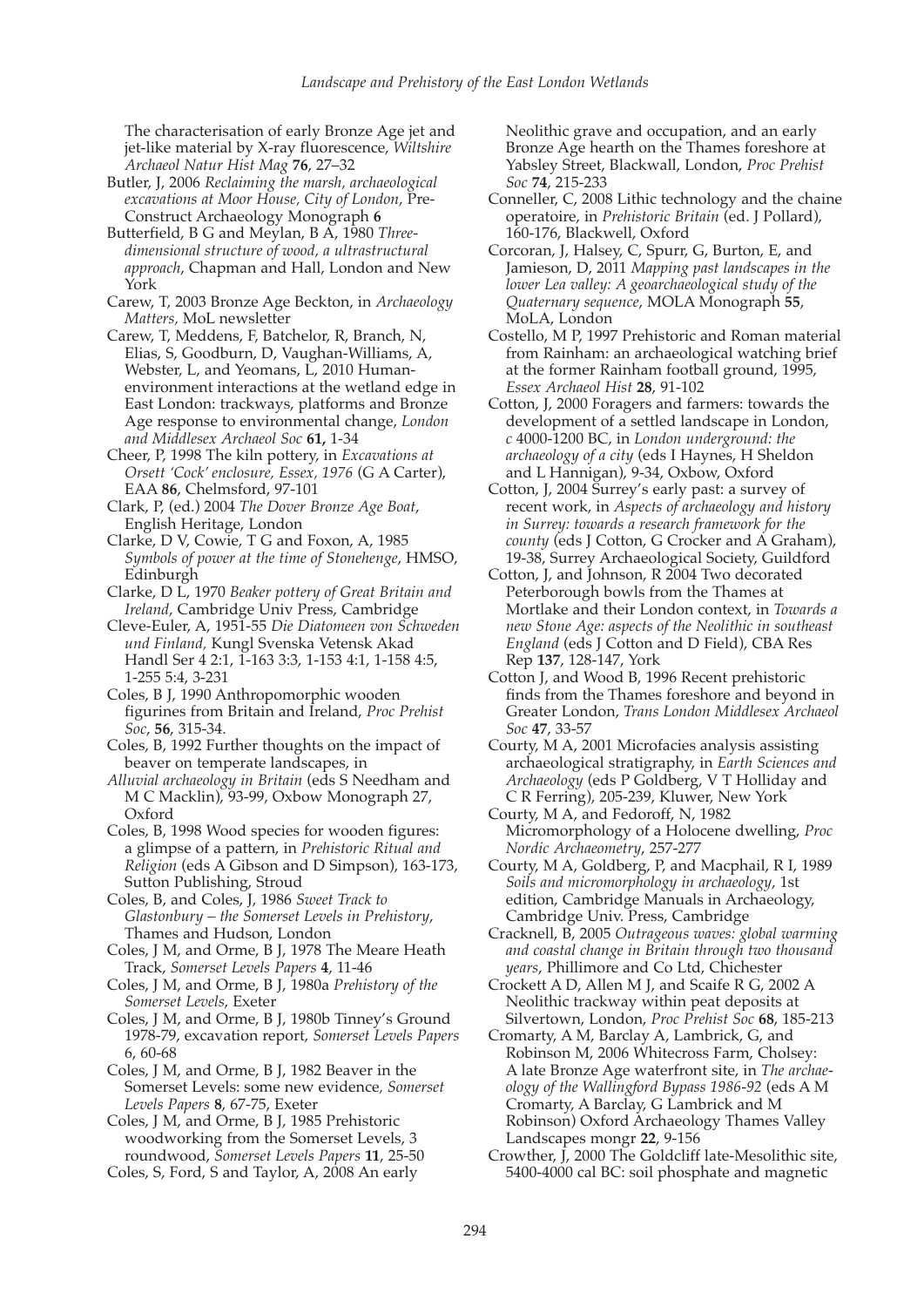susceptibility studies, in *Prehistoric intertidal archaeology in the Welsh Severn Estuary* (eds M Bell, A Caseldine and H Neumann) CBA Res Rep **120**, 57-58, and 4.16-4.18 on CD, York

- Crumlin-Pedersen, O, and Trakadas, A, 2003 *Hjortspring:a pre-Roman Iron-Age warship in context*, Viking Ship Museum, Roskilde
- Cundy, A B, Hopkinson, L, Lafite, R, Spencer, K, Taylor, J A, Ouddane, B, Heppell, C M, Carey, P J, Charman, R, Shell, D, and Ullyott, S, 2005 Heavy metal distribution and accumulation in two Spartina sp-dominated macrotidal salt marshes from the Seine estuary (France) and the Medway estuary (UK), *Applied Geochemistry* **20**, 1195-1208

Cunliffe, B, 1984 *Danebury: an Iron Age hillfort in Hampshire*, CBA Res Rep **52**, York

- Dalrymple, R W, Zaitlin B A, and Boyd R, 1992 Estuarine facies models conceptual, basis and stratigraphic implications, *J Sedimentary Petrology* **62**, 1130-46
- Deforce, K and Bastiaens, J, 2004 The Postglacial history of *Taxus baccata* (yew) in Belgium, in *Abstract book, the Quaternary Research Association third international postgraduate symposium, Royal Belgian Institute of Natural Sciences* (eds V M A Heyvaert and B K Petersen), 82, Belgium Geological Survey, Belgium

Densem, R, and Seeley, D, 1982 Excavations at Rectory Grove, Clapham 1980-1, *London Archaeol* **4**, 177-84

- Denys, L, 1991/2 A check-list of the diatoms in the Holocene deposits of the western Belgian coastal plain with a survey of their apparent ecological requirements I: Introduction, ecological code and complete list, *Belgische Geologische Dienst Professional Paper*, **246**, 41
- Devoy, R J N, 1977 Flandrian sea-level changes in the Thames Estuary and the implications for land subsidence in England and Wales, *Nature* **220**, 712-715

Devoy, R J N, 1979 Flandrian sea level changes and vegetation history of the lower Thames Estuary, *Phil Trans Roy Soc London* **B285**, 355-407

Devoy, R J N, 1980 Post-glacial environmental change and man in the Thames estuary; a synopsis, in *Archaeology and coastal change* (ed F H Thompson), occasional paper, Society of Antiquaries, new series **1**

Devoy, R J N, 1982 Analysis of the geological evidence for Holocene sea-level movements in south-east England, *Proc Geolog Assoc* **93**, 65–90

Dick, W A, and Tabatabai, M A, 1977 An alkaline oxidation method for the determination of total phosphorus in soils, *J Soil Science Soc America* **41**, 511-14

Dinç, U, Miedema, R, Bal, L, and Pons, L J, 1976 Morphological and physio-chemical aspects of three soils developed in peat in The Netherlands and their classification, *Netherlands J Agricult Sci* **24**, 247-265

Divers, D, 1996 *Archaeological investigations of Hays*

*Storage Services Ltd, Pooles Lane, Ripple Road, Dagenham, Essex*, Newham Museum Service, unpubl rep

- Dixon, N, 2004 *The crannogs of Scotland*, Stroud, Gloucester, England
- Doherty, A, 2010 The prehistoric pottery, in Bull, R, 105-109 New Road, Rainham, London, RM13, London Borough of Havering, unpubl postexcavation assessment and updated project design
- Donahue, R, 2002 Microwear analysis, in Sidell *et al.* 2002
- Done, G, 1991 The animal bone, in *Excavation and salvage at Runnymede Bridge 1978: the late Bronze Age waterfront site* (S Needham), 327-342, British Mus Press, London

Driesch, A von den, 1976 *A guide to the measurement of animal bones from archaeological sites*, Peabody Museum of Archaeology and Ethnology, Univ Harvard

Dunkin, D J, 2001 Metalwork, burnt mounds and settlement on the West Sussex coastal plain: a contextual study, *Antiquity* **75**, 261-262

Edlin, H L, 1949 *Woodland crafts in Britain, an account of the traditional uses of trees and timbers in the British countryside*, Batsford, London

Edmonds, M, 1995 *Stone tools and society: working stone in Neolithic and Bronze Age Britain*, Batsford, London

Edmonds, M, 1997 Taskscape, technology and tradition, *Analecta Praehistorica Leidensia* **29**, 99-110

- Edmonds, M, 1999 *Ancestral geographies of the Neolithic: landscape, monuments and memory*, Routledge, London
- Edmonds, M, Evans, C, and Gibson, D, 1999 Assembly and collection – lithic complexes in the Cambridgeshire Fenlands, *Proc Prehist Soc* **65**, 47-82
- Edwards, Y H, Weisskopf, A, and Hamilton, D, 2010 Age, taphonomic history and mode of deposition of human skulls in the River Thames, *Trans London and Middlesex Archaeol Soc*, **60**, 35-51
- Elberling, E, Breuning-Madsen, H, Hingea, H, and Asmund, G, 2010 Heavy metals in 3300-year-old agricultural soils used to assess present soil contamination, *European J Soil Science* **61**, 74–83
- Elgee, F, 1930 *Early man in North-East Yorkshire*, T Bellows, Gloucester
- Elias, S A, Webster, L, and Amer, M, 2009 A beetle's eye view of London from the Mesolithic to the Bronze Age, *The Geol J*, **44**, 537-567.
- Emsley, J, 2001 *Nature's building blocks*, Oxford Univ Press, Oxford
- Erdtman, G, 1960 The acetolysis method, *Botaniska Tidskrift* **54**, 561-564
- Fairbridge*,* R W, 1983 Isostacy and eustacy, in *Shorelines and Isostasy* (eds D E Smith and A Dawson, A), 3-28, Academic Press, London
- Fairweather, A D, and Ralston, I B M, 1993 The Neolithic timber hall at Balbridge, Grampian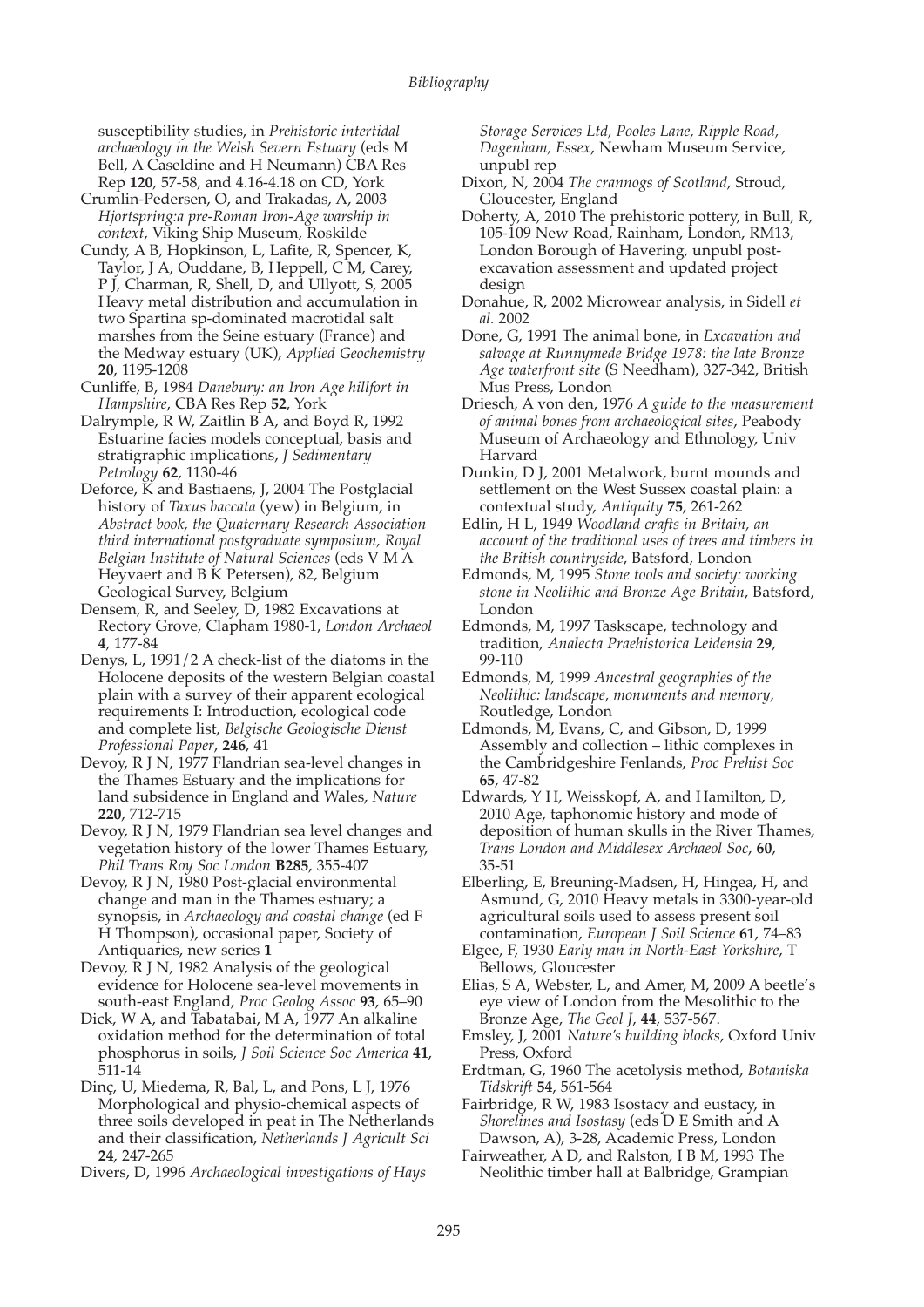Region, Scotland: the building, the date, the plant macrofossils, *Antiquity* **67**, 313-323

- Fitzpatrick, A, Ellis, C, and Allen, M J, 1996, Bronze Age 'jetties' or causeways at Testwood Lakes, Hampshire, Great Britain, *Past* **24**, 9-10
- Ford, S, 1986 A newly discovered causewayed enclosure at Eton Wick, near Windsor, Berkshire, *Proc Prehist Soc* **52**, 319–20
- Ford, S, 1993 Excavations at Eton Wick, *Berkshire Archaeol J* **74,** 27–36
- Framework Archaeology, 2006 *Landscape evolution in the middle Thames valley. Heathrow Terminal 5 excavations Volume 1, Perry Oaks*, Framework Archaeology Monogr 1, Oxford Wessex Archaeology, Oxford and Salisbury
- Framework Archaeology 2010, *Landscape evolution in the middle Thames valley. Heathrow Terminal 5 excavations Volume 2,* Framework Archaeology Monogr 3, Oxford and Wessex Archaeology, Oxford and Salisbury
- French, C, 2003 *Geoarchaeology in action: studies in soil micromorphology and landscape evolution*, Routledge, London
- Gale, R, and Cutler, D, 2000 *Plants in archaeology*, Westbury and Royal Botanic Gardens Kew
- Galloway, J A, 2009 Storm flooding, coastal defence and land use around the Thames estuary and tidal river c.1250-1450, *J Medieval Hist* 35, 171-88
- Gardiner, J, 2008 On the production of discoidal flint knives and changing patterns of specialist flint procurement in the Neolithic on the South Downs, England, in *Between foraging and farming: an extended broad spectrum of papers presented to Leendert Louwe Kooijmans* (eds H Fokkens, B J Coles, A L Van Gijn, J P Kleijne, H H Ponjee and C G Slappendel), Analecta Praehistorica Leidensia **40**, 235-236, Univ Leiden
- Garwood, P, 1999 Grooved ware in Southern Britain: chronology and interpretation, in *Grooved Ware in Britain and Ireland* (eds R Cleal and A MacSween), Neolithic Studies GrOxford Univ. Press Papers 3, 145-176, Oxbow, Oxford
- Garwood, P, 1999 The chronology of depositional contexts and monuments (with contributions by A Barclay), in *Excavations at Barrow Hills, Radley, Oxfordshire, Vol I: The Neolithic and Bronze Age monument complex* (eds A Barclay and C Halpin), 275-93, Oxford Archaeological Unit; Thames Valley Landscapes 1, Oxford
- Gibbard, P L, 1977 Pleistocene history of the Vale of St Albans, *Phil Trans Roy Soc London* **B280**, 445-483
- Gibbard, P L, 1994 *Pleistocene history of the lower Thames valley*, Cambridge Univ. Press, Cambridge
- Gibbard, P L, 1985 *Pleistocene history of the middle Thames valley*, Cambridge Univ. Press, Cambridge
- Gibbard, P  $\check{L}$ , 1986 Flint gravels in the Quaternary of Southeast England, in *The scientific study of flint and chert* (eds G De C Sieveking and M B Hart), 141-149, Cambridge Univ. Press, Cambridge
- Gibson, A M, and Bayliss, A, 2009 Recent research at Duggleby Howe, North Yorkshire. *Archaeol J* **166**, 39-78
- Gibson, A M, and Bayliss, A, 2010 Recent work on the Neolithic round barrows of the Upper Great Wold Valley, Yorkshire, in *Round mounds and monumentality in the British Neolithic and beyond* (eds J. Leary, T Darvill and D Field), 72–107, Oxbow Books, Oxford
- Gibson, A, and Kinnes, I, 1997 On the urns of a dilemma: radiocarbon and the Peterborough problem, *Oxford J Archaeol* **16** (1), 65-72
- Gibson, A, and Leivers, M, 2008 Neolithic pottery in Neolithic causewayed enclosures and later prehistoric farming: duality, imposition and the role of predecessors at Kingsborough, Isle of Sheppey, Kent, *Proc Prehist Soc* **74**, 245-53
- Gifford, E, and Gifford, J, 2004 The use of half-scale model ships in archaeological research with particular reference to the Graveney, Sutton Hoo and Ferriby ships, in *The Dover Bronze age boat in context. Society and water transport in prehistoric europe* (ed. P Clark), 67–81*,* Oxbow Books, Oxford
- Gifford and Partners, 2000 A13 Thames Gateway preliminary archaeological investigations (Phase I), Roding Bridge and Ironbridge-Canning Town, Further Archaeological Works Report, B3295RO8, unpubl client report for RMG (A13) Construction JV
- Gifford and Partners, 2001a A13 Thames Gateway preliminary archaeological investigations (Phase II), Prince Regent Lane, Further Archaeological Works Report, B3295RO12, unpubl client report for RMG (A13) Construction JV
- Gifford and Partners. 2001b A13 Thames Gateway preliminary archaeological investigations (Phase II), Woolwich Manor Way (Further Archaeological Works Report B3295RO10), unpubl client report for RMG (A13) Construction JV
- Gifford and Partners, 2002 A13 Thames Gateway preliminary archaeological investigations (Phase II), Movers Lane (Further Archaeological Works Report B3295RO9), unpubl client report for RMG (A13) Construction JV
- Gifford and Partners, 2003a A13 Thames Gateway phase III archaeological works, Woolwich Manor Way *(*Assessment report on detailed excavation B3295HRO21), unpubl client report for RMG (A13) Construction JV
- Gifford and Partners, 2003b A13 Thames Gateway phase III archaeological works, Freemasons Road Underpass (Assessment report on detailed excavation B3295HRO20), unpubl client report for RMG (A13) Construction JV
- Girling, M A, 1980 The fossil insect assemblage from the Baker Site, *Somerset Levels Papers* 6, 36-42
- Girling, M A, and Grieg, J, 1977 Palaeoecological investigations of a site at Hampstead Heath, London *Nature* 268, 45-47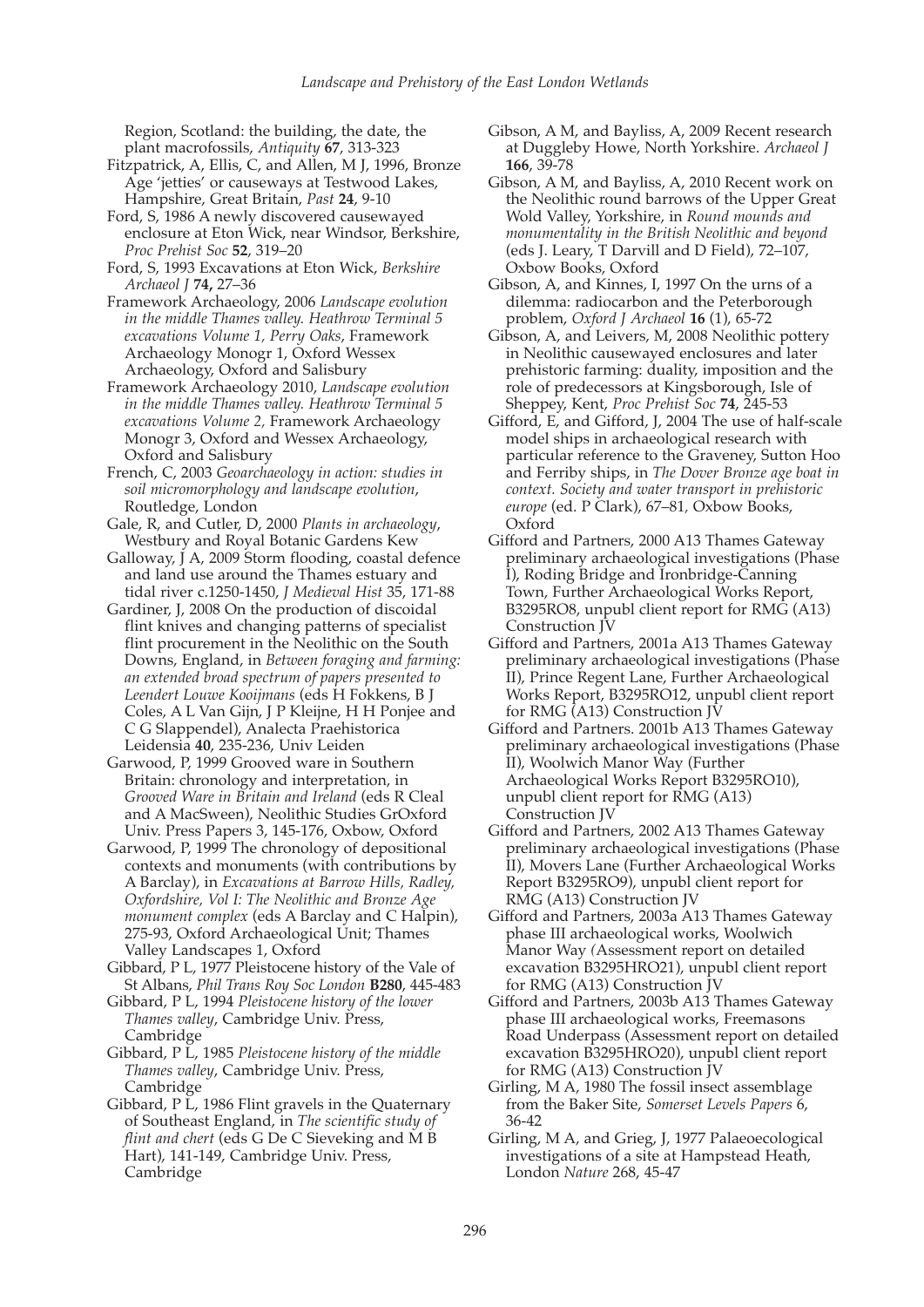- Girling, M A, Greig, J, 1985 A first fossil record for *Scolytus scolytus* (F.) (elm bark beetle): its occurrence in elm decline deposits from London and their implications for Neolithic elm decline, *J Archaeol Sci* 12, 347-531
- Godwin, H, 1956 *History of the British flora*, 1 edn, Cambridge Uni Press, Cambridge
- Godwin, H, 1975 *The history of the British flora*, 2 edn, Cambridge Uni Press, Cambridge
- Going, C J, 1987 *The mansio and other sites in the south-eastern sector of Caesaromagus: the Roman pottery*, CBA Res Rep **62**, London
- Goldberg, P, and Macphail, R I, 2006 *Practical and theoretical geoarchaeology*, Blackwell Publishing, Oxford
- Goodburn, D, 1990 *Post-excavation report on woodwork from excavations at Vintners Place, City of London*, Dept Urban Archaeol, unpubl report
- Goodburn, D, 1991 Wet sites as archives of ancient landscapes, in *Wet site excavation and survey* (eds J Coles and D Goodburn), 51-53, Exeter
- Goodburn, D, 1996 The woodworking evidence, in Thomas and Rackam *et al.*
- Goodburn, D, 1999 Assessment of the woodwork, in Atlas Wharf, West Ferry Road, Isle of Dogs, London Borough of Tower Hamlets (ed D, Lakin), unpubl MoL Specialist Services Rep, 33-45
- Goodburn, D, 1998 The death of the wildwood and the birth of woodmanship in SE England, in *Hidden dimensions* (ed. C Bernick), University of British Colombia, Vancouver
- Goodburn, D, 2003a Prehistoric woodwork, in Masefield *et al*. 2003, 98-105
- Goodburn, D, 2003b Summary assessment of the prehistoric worked wood found during excavations at the Becton Golf Driving Range site (GWB02*)*, for Pre-Construct Archaeology, unpubl MoL Specialist Services Report
- Goodburn, D, 2004 Assembly and construction techniques, in *The Dover Bronze Age boat* (ed. P Clark), 124-161, London
- Grace, R, 1992 Use wear analysis, in Excavations of a Mesolithic site at Thatcham, Berkshire (F Healey, M Heaton and S J Lobb), *Proc Prehist Soc* **58**, 41-76
- Graham, A H, 1978 The geology of North Southwark and its topographical development in the post-Pleistocene period, *Southwark Excavations 1972– 74*, **2,** 501-17, London and Middlesex Archaeol Soc and Surrey Archaeol Soc joint publication
- Grant, A, 1982 The use of toothwear as a guide to the age of domestic ungulates, in *Ageing and sexing animal bones from archaeological sites* (eds B Wilson, C Grigson and S Payne), BAR Brit Ser **109**, 91-108, Oxford
- Green, H S, 1980 *The flint arrowheads of the British Isles: a detailed study of material from England and Wales with comparanda from Scotland and Ireland*, Part I, BAR Brit Ser **75**
- Greenwood, P, 2001 Uphall Camp, Ilford an

update, *London Archaeol* **9**, 207-16

- Greenwood, P, Perring, D and Rowsome, P, 2006 *From Ice Age to Essex: a history of the people and landscape of east London*, Museum of London/English Heritage
- Greig, J R A, 1989 From lime forest to heathlandfive thousand years of change at West Heath Spa, Hampstead, as shown by the plant remains, in *Excavations at the Mesolithic site on West Heath, Hampstead 1976-1981* (eds D Collins and J D Lorimer), BAR Brit Ser **217**, 88-89
- Greig, J R A, 1991, The prehistoric riverside settlement at Runnymede: the botanical story, in *Excavation and salvage at Runnymede Bridge*, Berkshire, 1978 (eds S Needham and D Longley), 234-261, British Museum, London
- Grimes, W F, 1960 *Excavations on defence sites, 1939–1945, 1: Mainly Neolithic–Bronze Age*, HMSO, London
- Grimm, E C, 1990 TILIA and TILIA-GRAPH, PC spreadsheet and graphics software for pollen data, INQUA, Working Group on Data-handling Methods Newsletter, **4**, 5-7
- Guttmann, E B A, and Last, J, 2000 A late Bronze Age landscape at South Hornchurch, Essex, *Proc Prehist Soc* **66**, 319-359
- Habermehl, K-H, 1975 *Die Altersbestimmung bei Haus- und Labortieren*, second edition, Verlag Paul Parey, Berlin, Hamburg
- Haggart B A, 1995, A re-examination of some data relating to Holocene sea-level changes in the Thames Estuary, in Bridgland *et al. 1995,* 329-338
- Haggart, B A, 2007 University of East London Docklands campus: geoarchaeological borehole sampling evaluation, Essex Co Co Field Archaeol Unit
- Halstead, P, 1985 A Study of mandibular teeth from Romano-British contexts at Maxey, in *Archaeology and Environment in the Lower Welland Valley* (F Pryor), EAA Rep **27**, 219-224
- Halstead, P, Cameron, E and Forbes, S, 2001 Nonhuman and human mammalian bone remains from the Flag Fen platform and Power Station post alignment, in *The Flag Fen basin: archaeology and environment of a Fenland landscape* (F Pryor), 330-350, English Heritage Archaeol Rep, London
- Hambleton, E, 1999 *Animal husbandry regimes in Iron Age Britain: a comparative study of faunal assemblages from British Iron Age sites*, BAR Brit Ser **282**, Archaeopress, Oxford
- Hansen, M, 1987 *The Hydrophilidae (Coleoptera) of Fennoscandia and Denmark Fauna* (Fauna Entomologyca Scandinavica 18), Scandinavian Science Press, Leiden
- Hanson, I, 1996 Albert Basin, unpubl. archaeological desk-based study, Newham Museum Service
- Harcourt, R A, 1974 The dog in prehistoric and early Britain, *J Archaeol Sci* **1**, 151-175
- Harding, D W, 1985 *The Iron Age in lowland Britain*, Routledge and Kegan Paul, London
- Harding, P, and Gibbard, P, 1983 Excavations at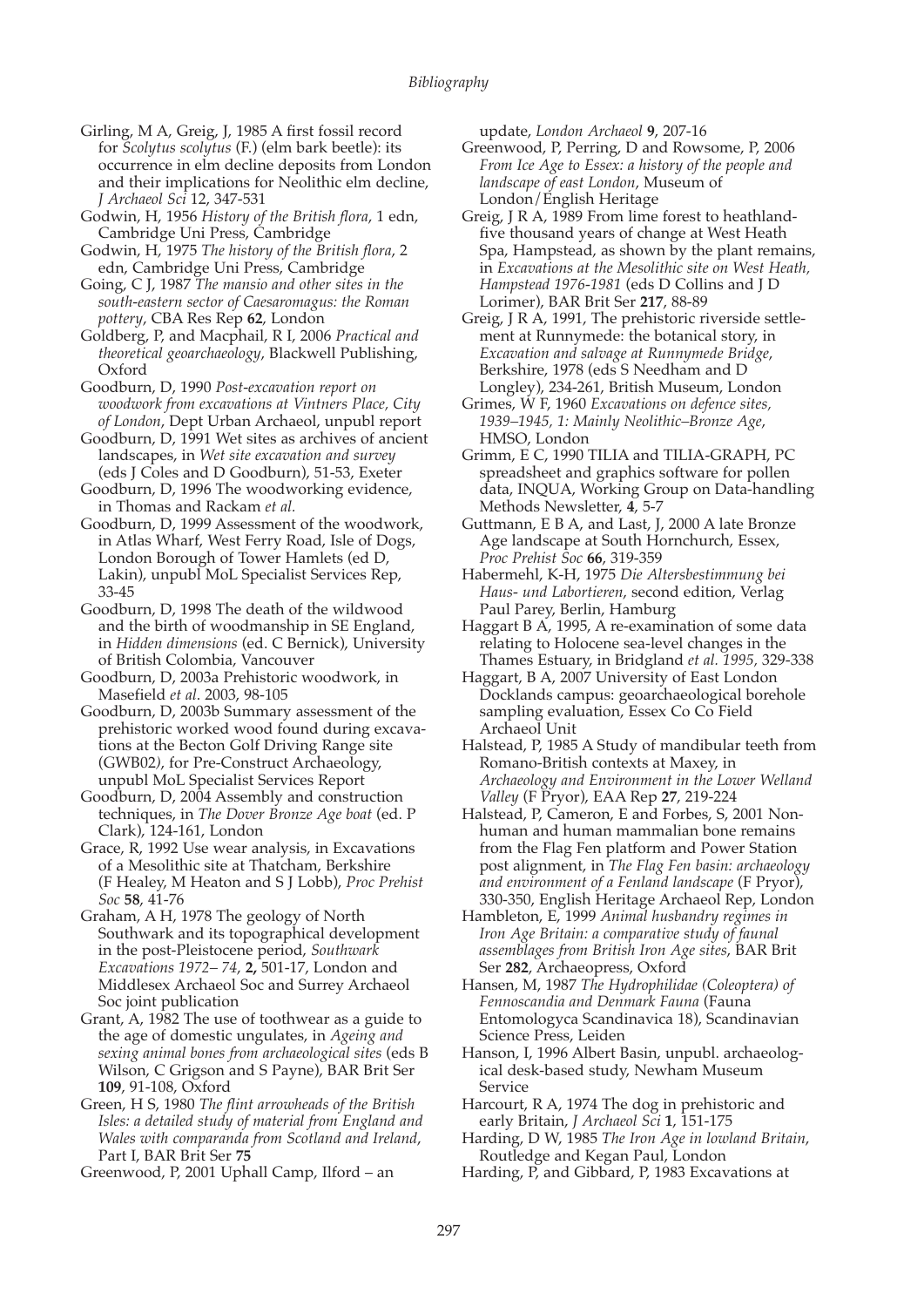Northwold Road, Stoke Newington, North-East London, 1981, *Trans London Middlesex Archaeol Soc* **34**, 1-18

Hart, D, 2010 Excavations at Belmarsh West, Woolwich, *London Archaeol*, **12** (8), 203-207

Hartley, B, 1996 *An atlas of British diatoms*, Biopress Ltd, Bristol

Haughey F, 1999, The archaeology of the Thames: prehistory within a dynamic landscape, *London Archaeol* **9** (1), 6-21

Healy, F, 1996 *The Fenland Project 11: The Wissey embayment, evidence for pre-Iron Age occupation*, EAA **78**

Healy, F, 1988 *The Anglo-Saxon Cemetery at Spong Hill, North Elmham*, *Part VI: Occupation during the Seventh to Second Millennia BC*, EAA **39**

Heard, K A, 2000 Post-medieval tawyers' yard in Bermondsey, *London Archaeol* **9**, 137-143

Hedges, J, 1975 Excavation of two Orcadian burnt mounds at Liddle and Buckquoy, *Proceedings of the Society of Antiquarians of Scotland* **106**, 38-98

Hedges, J, and Buckley, D, 1978 Excavations at a Neolithic causewayed enclosure, Orsett, Essex, 1975, *Proc Prehist Soc* **44***,* 219-308

Hendey, N I, 1964 *An introductory account of the smaller algae of British coastal waters*, *Part V, Bacillariophyceae (Diatoms)*, HMSO, London

Heppell, E, 2006 The Stumble, Essex, in *Archaeological evaluation of wetlands in the Planarch area of North West Europe* (L Dyson, E Heppell, C Johnson and M Pirters), Kent Co Council

Herne, A, 1988 A time and a place for the Grimston Bowl, in *The archaeology of context in the Neolithic and Bronze Age: recent trends* (eds J C Barrett and I A Kinnes), 9-29, Sheffield

Herne, A, 1991 The flint assemblage, in *Excavations at Grimes Graves Norfolk 1972-1976:* Fascicule 3 Shaft X: Bronze Age flint, chalk and metal working (I Longworth, A Herne, G Varndell and S Needham), 21-93, British Museum Press, Dorchester

Hey, J, Garwood, P, Robinson, M, Barclay A, and Bradley, P, 2011 *The Thames through time, the archaeology of the gravel terraces of the upper and middle Thames: the formation and changing environment of the Thames Valley and early human occupation to 1500 BC*, Part 2 Mesolithic to Early Bronze Age, Oxford Archaeology Thames Valley Landscapes Monogr **32**

Hill, J, and Rowsome, P, 2011 *Roman London and the Walbrook Stream Crossing: Excavations at 1 Poultry and Vicinity*, MoLA, London

Hiller, J and Wilkinson, D R P, 2005 *Archaeology of the Jubilee Line Extension: Prehistoric and Roman Activity at Stratford Market Depot West Ham, London 1991-1993*, Oxford Archaeology, Oxford

Holder, N, 1998, *Royal Docks Community School site, Prince Regents Lane* (post excavation assessment and updated project design), unpubl MOLAS Rep

Holgate, R, 1988 *Neolithic Settlement of the Thames Basin*, BAR Brit Ser **194,** Oxford

Holland, D G, 1972 *A Key to the larvae, pupae and adults of the British species of Elminthidae*, Freshwater Biological Association Scientific Publication 26, Freshwater Biological Association, Ambleside

Howell, I, 2005, *Prehistoric landscape to Roman villa; excavations at Beddington 1981-7*, MOLAS Monograph **26**, MoLA, London

Howell, I, Swift, D, and Watson, B, with Cotton, J and Greenwood, P, 2011 *Archaeological landscapes of east London: Six multi-period sites excavated in advance of gravel quarrying in the London Borough of Havering*, MOLA Monograph **54**, London

Huisman, D J, 2009 *Degradation of archaeological remains* Sdu Uitgevers bv, Den Haag

Hustedt, F, 1930-61 *Die Kieselalgen, Deutschlands, Osterreiche und der Schweiz unter Berucksichtigung der ubrigen lander Europas sowie der angrenzenden Meeresgebiete Akad Verlag*, Leipzig

- Hustedt, F, 1953 Die Systematik der diatomeen in ihren beziehungen zur geologie und okologie nebst einer revision des Halobien-systems, *Svenske Botankiska Tidskrift* **47**, 509-519
- Hyman, P S, and Parsons, M S, 1992 *A review of the scarce and threatened Coleoptera of Great Britain. Part 1,* Joint Nature Conservation Committee, Peterborough
- Ingold, T, 1993 The temporality of the landscape, *World Archaeology* **25**, 152-174

Innes, J B, Shennan, I, Twiddy, E J, and Zong, Y, 1996 *The contemporary diatom and pollen flora and foraminiferal fauna of Kentra Bay and Moss SSSI*, Lochaber Scottish Natural Heritage Research, Survey and Monitoring Report SNH/HMSO

Jacobi, R, 1978 The Mesolithic of Sussex, in *Archaeology in Sussex to AD 1500* (ed. P L Drewett), CBA Res Rep **29,** 15-22

Jarrett, C, 1996 Archaeological Evaluation at the East Beckton District Centre, Kingsford Way, Beckton. Unpublished Report, Newham Museum Service Archive Report HE KW 95

Jarvis, M G, Allen, R H, Fordham, S J, Hazleden, J, Moffat, A J, and Sturdy, R G, 1983 *Soils of England and Wales*, Sheet 6 South East England, Ordnance Survey, Southampton

Jarvis, M G, Allen, R H, Fordham, S J, Hazleden, J, Moffat, A J, and Sturdy, R G, 1984 *Soils and their use in South-East England*, Bulletin No 15, Soil Survey of England and Wales, Harpenden

Jay, M, Richards, M, Parker Pearson, M, and Needham, S, 2010 Appendix A – Liffs Low radiocarbon date footnote, in "One of the most interesting barrows ever examined" – Liffs Low revisited (R Loveday and A Barclay) 128–9, in *Round Mounds and Monumentality in the British Neolithic and Beyond* (eds J Leary, T Darvill and D Field),108–129, Oxbow, Oxford

Jeffery, S, 1991 Burnt mounds, fulling and early textiles, in *Burnt mounds and hot stone technology, papers from the second international burnt mound conference Sandwell, 12th-14th October 1990* (eds M.A. Hodder and L.H. Barfield), 97-108,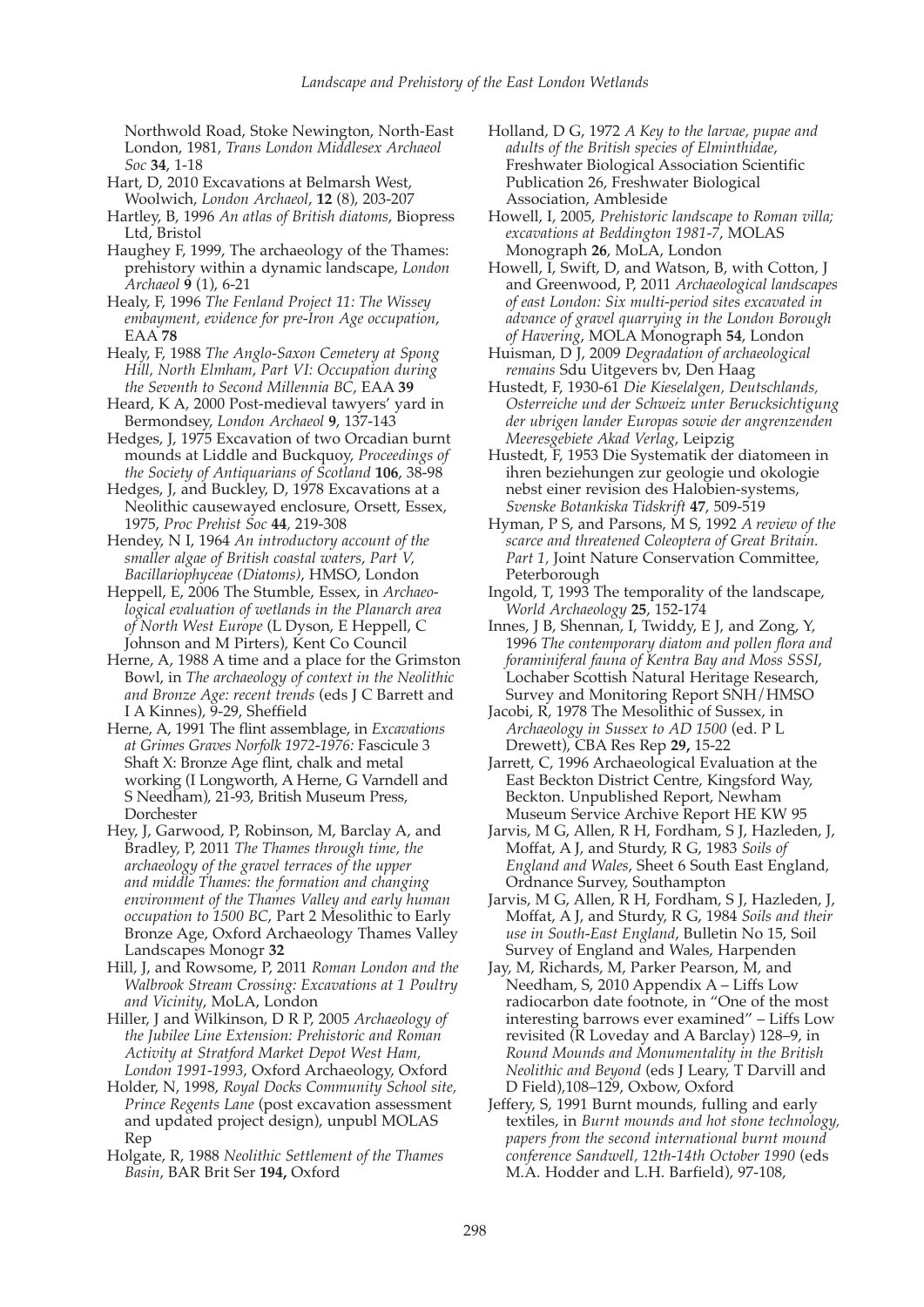Sandwell Metropolitan Borough Council, Sandwell

Jessop, L, 1986 *Coleoptera: Scarabaeidae* (Handbooks for the Identification of British Insects 5/11), Royal Entomological Society of London, London

Joly, C, Barillé, L, Barreau, M, Mancheron, A, and Visset, L 2007 Grain and annulus diameter as criteria for distinguishing pollen grains of cereals from wild grasses, *Rev Palaeobotany and Palynology* **146**, 221-233

Jones, G, 2000 Evaluating the importance of cultivation and collecting in Neolithic Britain, in *Plants in Neolithic Britain and beyond* (ed. A S Fairbairn), Neolithic Studies Group Seminar Papers **5**, 79-84, Oxbow Books, Oxford

Jones, G and Rowley-Conwy, P, 2007 On the importance of cereal cultivation in the British Neolithic, in *The origins and spread of domestic plants in Southwest Asia and Europe* (eds S Colledge and J Conolly), 391-419, UCL Institute of Archaeology Publications, London

Jones, M U and Rodwell, W J, 1973 The Romano-British kilns at Mucking with an interim on two kiln groups, *Essex Archaeol Hist* **5**, 13-47

Jones, P, 2008 *A Neolithic Ring Ditch and Later Prehistoric Features at Staines Road Farm, Shepperton*, SpoilHeap Publications, Monogr 1

Jones, A P, Tucker, M E, and Hart, J K (eds) 1999 *The Description and Analysis of Quaternary Stratigraphic Field Sections. Techn Guide 7*, Quat Res Ass, London

Kaul, F, 2004 Social and religious perceptions of the ship in Bronze Age Europe, in *The Dover Bronze Age Boat in Context. Society and Water Transport in Prehistoric Europe* (ed. P Clark), 122–37, Oxbow Books, Oxford

Keith-Lucas, M, 2000 Pollen analysis of sediments from Moor Farm, Staines Moor, Surrey, *Surrey Archaeological Collections* **87**, 85-93

Kelly, M G, Bennion, H, Cox, E J, Goldsmith, B, Jamieson, J, Juggins S, Mann, D G and Telford, R J, 2005 *Common freshwater diatoms of Britain and Ireland: an interactive key*, Environment Agency, Bristol, accessed at http://craticulanclacuk/ EADiatomKey/html/indexhtml

Kendall, M, 2000 *The archaeology of Greater London: an assessment of archaeological evidence for human presence in the area now covered by Greater London*, MoLAS Monogr, MoLA/English Heritage, London

Kenward H K, 1975 Pitfalls in the environmental interpretation of insect death assemblages, *J Archaeol Sci* **2***,* 85-94

Kenward H K, 1978 The analysis of archaeological insect assemblages: a new approach, *Archaeol York* **19/1**, CBA for YAT, York

Kenward, H K, Hall, A R, and Jones, A K G, 1980 A tested set of techniques for the extraction of plant and animal macrofossils from waterlogged archaeological deposits, *Sci and Archaeol* **22**, 3-15

Kinnes, I, 1978 The earlier prehistoric pottery, in The causewayed enclosure, Orsett, Essex (J

Hedges and D Buckley), *Proc Prehist Soc* **44**, 259-268

- Kinnes, I A, 1979 *Neolithic round barrows and ringditches in the British Neolithic*, British Mus Press, London
- Kinnes, I A, 2004 A truth universally acknowledged: some more thoughts in Neolithic round barrows, in *From sickles to circles: Britain and Ireland at the time of Stonehenge* (eds A M Gibson and J A Sheridan), 106-115, Tempus, Stroud

Knight, S, and Grimm, J M, 2010 Animal bone, in *Landscape Evolution in the Middle Thames Valley. Heathrow Terminal 5 Excavations Volume 2* (J. Lewis, M. Leivers, L. Brown, A. Smith, K. Cramp, L. Mepham and C. Phillpots), section 13 CD-ROM, Framework Archaeology Monogr 3, Oxford and Salisbury

Koch, K, 1989 *Die Käfer Mitteleuropas (Ökologie. Band 1/2)*, Goecke and Evers, Krefeld

Koch, K, 1992 *Die Kafer Mitteleuropas (Ökologie Band 3)*, Goecke and Evers, Krefeld

- Kooistra, M J, 1978 *Soil development in recent marine sediments of the intertidal zone in the Oosterschelde – the Netherlands: a soil micromorphological approach*, Soil Survey Papers **14**, Soil Survey Inst, Wageningen
- Krammer, K, and Lange-Bertalot, H, 1986 *Die Süsswasserflora von Mitteleuropa 2: Bacillariophyceae 1 Teil: Naviculaceae Gustav Fischer-Verlag*; Stuttgart
- Kristiansen, K, and Larsson, T B, 2005 *The rise of Bronze Age society: travels, transmissions and transformations*, Cambridge Univ. Press, Cambridge

Lacaille, A D, 1961 Mesolithic facies in Middlesex and London, *Trans London Middlesex Archaeol Soc* **20**, 101-149

Lambrick, G, with Robinson, M, and Allen, T, 2009 *The Thames Through Time, the archaeology of the gravel terraces of the Upper and Middle Thames: the Thames Valley in late prehistory: 1500 BC-AD 50*, Oxford Archaeology Thames Valley Landscapes Monogr 29, Oxford

Lamdin-Whymark, H, 2001 Neolithic activity on the floodplain of the River Thames at Dorney, *Lithics* **22**, 22-36

Lamdin-Whymark, H, 2008 *The residues of ritualised action: Neolithic depositional practices in the Middle Thames Valley*, BAR Brit Ser 466, Archaeopress, Oxford

Lamdin-Whymark, H, forthcoming a The Late Glacial to Bronze Age flint, in Wenban-Smith *et al*. forthcoming

Lamdin-Whymark, H, forthcoming b The flint, in Bates and Stafford forthcoming

Langton, B, and Holbrook, N, 1997 A prehistoric and Roman occupation and burial site at Heybridge: excavations at Langford Road 1994, *Essex Archaeol Hist* **28**, 12-46

Legge, A J, 1992 The faunal remains, in *Excavations at Grimes Graves, Norfolk, 1972-1976: Fascicule 4 Animals, environment and the Bronze Age economy* (A J Legge), British Mus Press, 15-42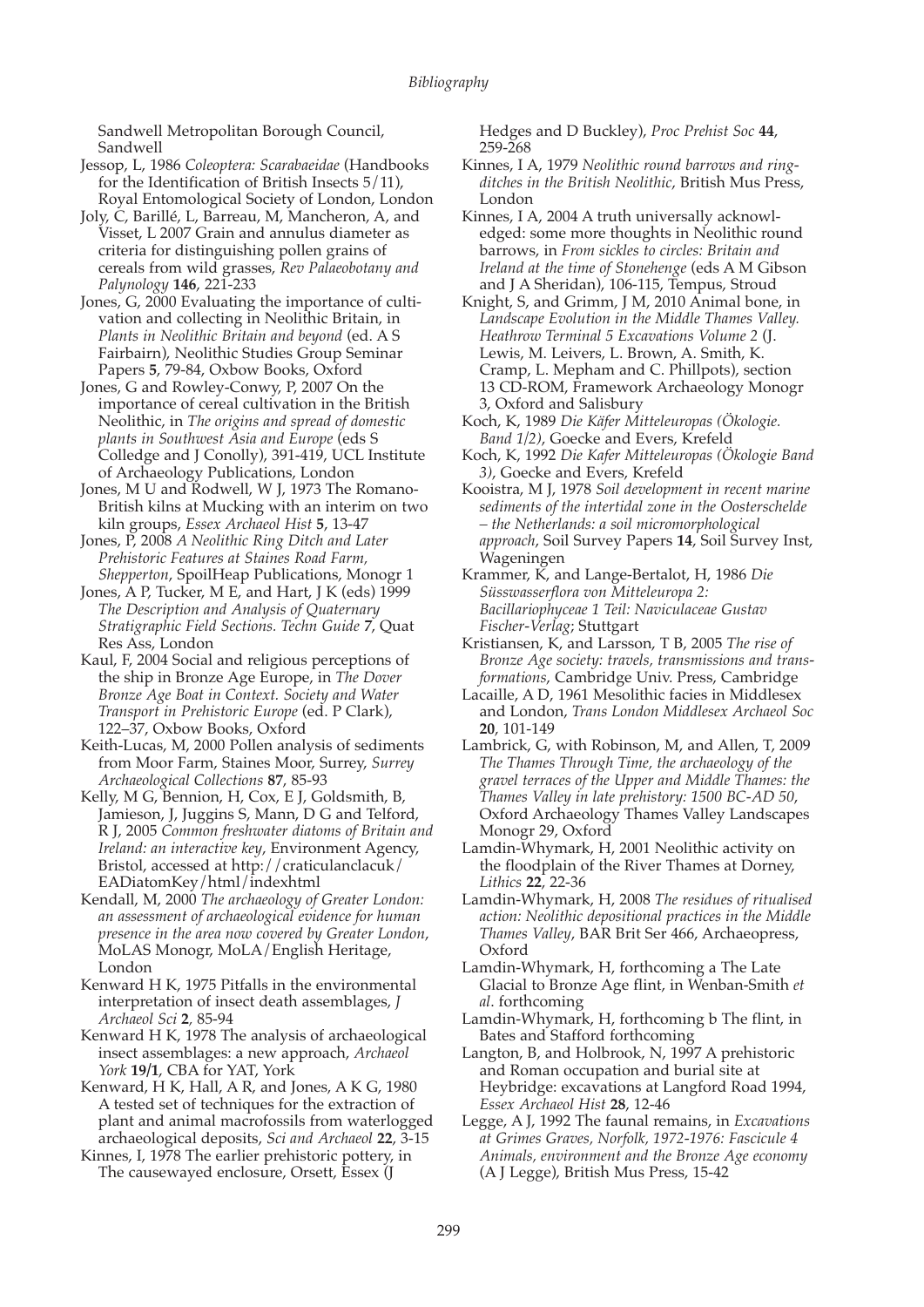Leivers, M, Barnett, C, and Harding, P, 2007 Excavations of Mesolithic and Neolithic flint scatters and accompanying environmental sequences at Tank Hill Road, Purfleet, Essex, 2002, *Essex Archaeol Hist* **38**, 1-44

Leney, L and Casteel, R W, 1975 Simplified procedure for examining charcoal specimens for identification, *J Archaeol Sci* **2**, 153-159

Lewis, J S C, 2000a The Upper Palaeolithic and Mesolithic periods, in Kendall 2000, 45-62

Lewis, J S C, 2000b The Neolithic period, in Kendall 2000, 63-80

Lewis, J S C, with Rackham, J, 2011 *Three Ways Wharf, Uxbridge. A Lateglacial and Early Holocene hunter-gatherer site in the Colne valley*, MOLA Monograph 51

Liddle, J, undated, A13 Thames gateway DBFO, report on animal bone recovered from Phase III archaeological works, Freemasons Road Underpass (FRU), unpubl rep

Long, A J, Scaife, R G, and Edwards, R J, 2000 Stratigraphic architecture, relative sea-level, and models of estuary development in southern England: new data from Southampton Water, in *Coastal and estuarine environments: sedimentology, geomorphology and geoarchaeology* (eds K Pye and J R L Allen), Geol Soc Special Publ **175**, 253-279, The Geol Soc, London

Longworth, I, and Cleal R M J, 1999 Grooved Ware gazetteer, in *Grooved Ware in Britain and Ireland* (eds R Cleal and A MacSween), Neolithic Studies Group Seminar Papers 3, 177-206, Oxbow Books, Oxford

Longworth, I H, 1971 The Neolithic pottery, in *Durrington Walls: Excavations 1966-1968* (G J Wainwright and I H Longworth), Soc Antiqs Research Rep **29**, London

Loveday, R, Gibson, A M, Marshall, P D, Bayliss, A, Bronk Ramsey, C, and van der Plicht, H, 2007 The antler maceheads dating project, *Proc Prehist Soc* **73**, 381-92

Lowe, J J, and Walker, M J C, 1997 *Reconstructing Quaternary Environments,* Longmans, London.

Lucht, W H, 1987 Die Käfer Mitteleuropas (Katalog) Krefeld, Goecke and Evers

McCave, I<sub>N</sub>, Manighetti, B, and Robinson, S<sub>G</sub>, 1995a Sortable silt and fine sediment size/composition slicing: parameters for palaeocurrent speed and palaeoceanography, *Paleoceanography* **10**, 593-610

McCave, I N, Manighetti, B, and Beveridge, N A S 1995b Circulation in the glacial North Atlantic inferred from grain-size measurements, *Nature* **374**, 149 152

McFadyen, L, 2008 Temporary Spaces in the Mesolithic and Neolithic: understanding landscapes, in *Prehistoric Britain* (ed J Pollard), 121-134, Blackwell, Oxford

McGrail, S, 1981 *The Brigg 'raft; and her prehistoric environment*, BAR Brit Ser **89** and Greenwich National Maritime Mus Archaeol Ser 6

McGrail, S, 1990 *Boats and boatmanship in the late*

*prehistoric southern North Sea and Channel*, CBA Res Rep **71**, 32-48, York

McGrail, S, 1997 The boat fragments, in *Excavations at Caldicot, Gwent: Bronze Age palaeochannels in the Lower Nedern Valley*, CBA Res Rep **108**, 210- 217, York

McGrail, S, 2000 The boat planks, in *Prehistoric Intertidal Archaeology in the Welsh Severn Estuary* (M. Bell, A. Caseldine and H. Neumann), CBA Res Rep **120**, 77, York

McGrail, S, 2001 *Boats of the World*, Oxford Univ. Press, Oxford

McInnes, I, 1968 Jet sliders in late Neolithic Britain, in St*udies in Ancient Europe* (eds J M Coles and D D A Simpson), 137-144, Leicester Univ. Press, Leicester

Macphail, R I, 1994 Soil micromorphological investigations in archaeology, with special reference to drowned coastal sites in Essex, in, *SEESOIL South East Soils Discussion Group* (eds H F Cook and D T Favis-Mortlock), 13-28, Wye

Macphail, R I, 2003 *Scanian Road profiles (A1316 and A1317): soil micromorphology (with reference to chemistry)*, Lab for Environmental Archaeology, Univ. Umeå, Umeå

Macphail, R I, 2009 Marine inundation and archaeological sites: first results from the partial flooding of Wallasea Island, Essex, UK. Antiquity Project Gallery, http://antiquityacuk/projgall/ macphail/

Macphail, R I, Allen, M J, Crowther, J, Cruise, G M, and Whittaker, J E, 2010 Marine inundation: effects on archaeological features, materials, sediments and soils, *Quaternary International, Geology and Taphonomy,* **214**, 44-45

Macphail, R I, Courty, M A, and Gebhardt, A, 1990 Soil micromorphological evidence of early agriculture in north-west Europe, *World Archaeol* **22(1)**, 53-69

Macphail, R I and Crowther, J, 2005 *Stansted Airport Long Stay Car Park and Mid Stay Car Park (BAACP00 and BAAMP00), soil micromorphology, chemistry and magnetic susceptibility*, unpubl rep for Oxford Archaeology

Macphail, R I and Crowther, J, 2006 *Terminal 5, soil micromorphology, chemistry, magnetic susceptibility and particle size analyses*, unpubl rep for Framework Archaeology

Macphail, R I, and Crowther, J, 2008 Soil micromorphology, chemistry and magnetic susceptibility, in *From hunter-gatherers to huntsmen: a history of the Stansted landscape* (N Cooke, F Brown and C Phillpotts), chapter 30 CD-ROM Framework Archaeology Monogr 2, Oxford and Salisbury

Macphail, R I, and Crowther, J, 2009 Soil micromorphology, chemistry and magnetic susceptibility, in *Four millenia of human activity along the A505 Baldock bypass, Hertfordshire* (eds M Phillips, H Duncan and C Mallows), Albion Archaeology, Bedford, 84-85, 122-123, CD-ROM Appendix IV Soils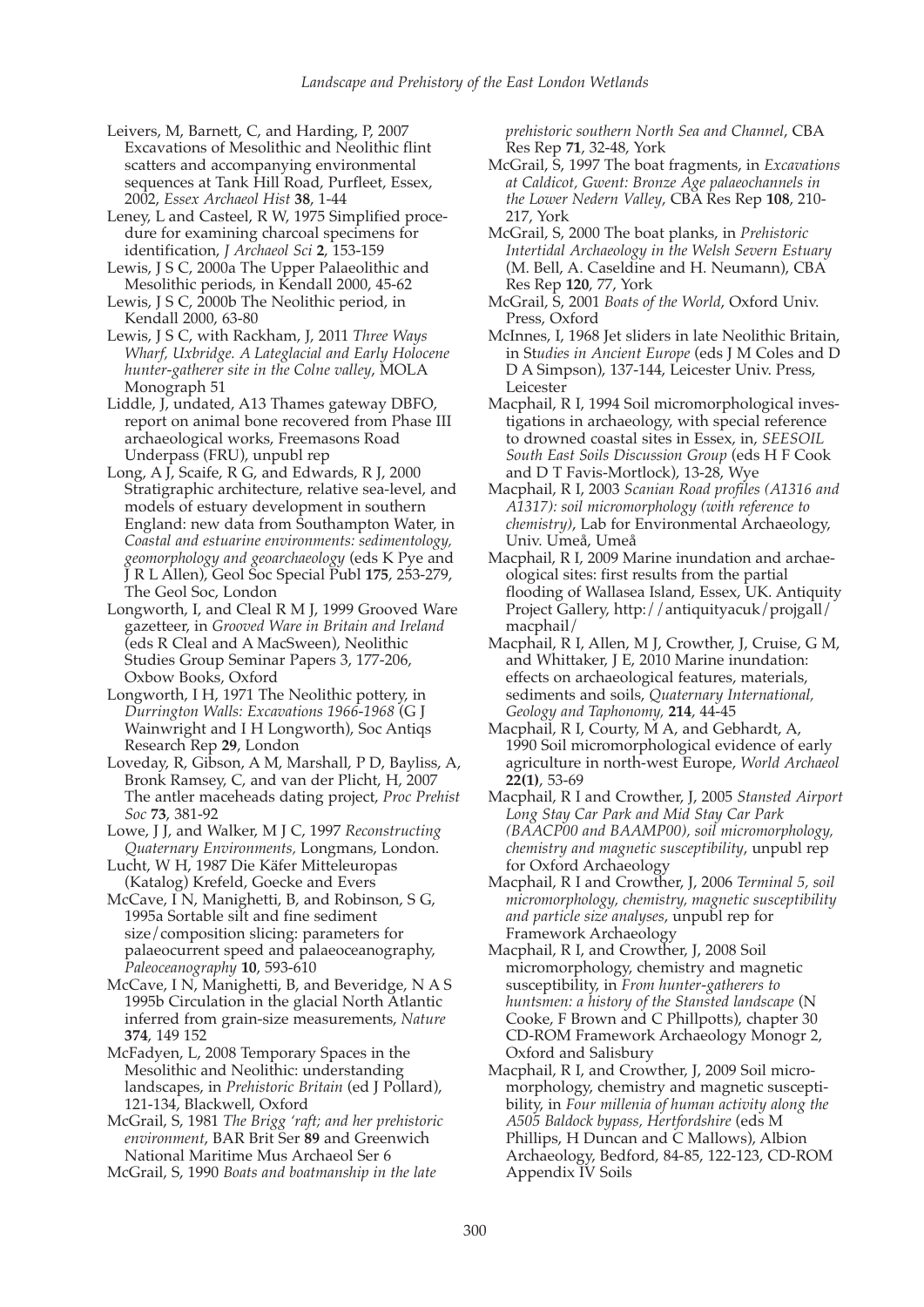Macphail, R I, and Crowther, J, forthcoming Soil micromorphology, chemistry and magnetic susceptibility, in Wenban-Smith *et al*. forthcoming

Macphail, R I, and Cruise, G M, 1997-2003 Soil investigation of Area A, in Archaeological excavations in advance of the A414 Cole Green by-pass, near Hertford (ed. T McDonald), *Hertfordshire Archaeol* **13**, 33-35

Macphail, R I, and Cruise, G M, 2000 Soil micromorphology in Bell *et al*. 2000, 267-269 and CD-ROM

Macphail, R I , and Cruise, G M, 2001 The soil micromorphologist as team player: a multianalytical approach to the study of European microstratigraphy, in Earth Science and Archaeology (eds P. Goldberg V. Holliday, and R. Ferring), 241-267, Kluwer Academic/Plenum, New York

Maltby, M, 1981 Iron Age, Romano-British and Anglo-Saxon animal husbandry – a review of the faunal evidence, in *The environment of man: the Iron Age to the Anglo-Saxon perio*d (eds M Jones and G Dimbleby), BAR Brit Ser **87**, 155- 203, Oxford

Maltby, M, 1996 The exploitation of animals in the Iron Age: the archaeozoological evidence, in *The Iron Age in Britain and Ireland: recent trends* (eds T C Champion and J R Collis), 17-27, J R Collins Publications, Univ. Sheffield

Manby, T G, 1974 *Grooved Ware sites in the North of England*, BAR Brit Ser **9**, Oxford

Manby, T G, King, A, and Vyner, B E, 2003 The Neolithic and Bronze Ages: a time of early agriculture, in, *The archaeology of Yorkshire: an assessment at the beginning of the 21st century* (eds T G Manby, S Moorehouse and P Ottaway), Yorkshire Archaeological Society Occasional Paper **3**, 35–116, Leeds

Marsh, G, and Tyers, P, 1978 The Roman pottery from Southwark, *Southwark excavations 1972-74, vol 2*, Southwark and Lambeth Archaeological Excavation Committee, 533-82

Marsland A, 1986, The floodplain deposits of the Lower Thames, *Quarterly J Engineering Geol* **19**, 223-247

Martin, T S, 2002 The late Iron Age and Roman pottery, in A late Iron Age and Romano-British farmstead at Ship Lane, Aveley: excavation on the line of the A13 Wennington to Mar Dyke road improvement, 1994-5 (S Foreman and D Maynard), *Essex Archaeol Hist* **33**, 138-47

Martingell, H, 1990 The East Anglian Peculiar? The 'Squat' Flake, *Lithics* **11**, 40-43

Marzinzik, S, 2003 *Early Anglo-Saxon belt buckles (late 5th to early 8th Centuries AD): their classification and context*, BAR Brit Ser **357**, Oxford

Masefield, R, Branch, N, Couldrey, P, Goodburn, D, and Tyers I, 2003 A later Bronze Age Well complex at Swalecliffe, Kent, *Antiq J* **83,** 47-121

Meddens, F M, 1996 Sites from the Thames Estuary wetlands, England, and their Bronze Age use, *Antiquity* **70,** 268, 325-334

Meddens, F, and Beasley, M, 1990 Wetland use in Rainham, Essex, *London Archaeol* **6**, 242-248

Meddens, F and Sidell, E J, 1995 Bronze Age trackways in East London, *Current Archaeol* **12**, 412-16

Meisch, C, 2000 *Freshwater Ostracoda of Western and Central Europe*, Spektrum Academischer, Heidelberg, Berlin

Merrifield, R, 1987 *The archaeology of ritual and magic*, Batsford, London

Merriman N, 1990 *Prehistoric London,* MoL/ HMSO, London

Merriman, N, 1992 Predicting the unexpected: prehistoric sites recently discovered under alluvium in Central London, in *Alluvial archaeology in Britain* (eds S Needham and M G Macklin), 261-267, Oxbow, Oxford

Millett, M, and McGrail, S, 1987 The archaeology of the Hasholme logboat, *Archaeol J* **144,** 69-155

Milne, G, Batterbee, R, Straker, V, and Yule, B, 1983 The River Thames in London in the mid–first century AD, *Trans London Middlesex Archaeol Soc*, 34, 19–30

Milne, G, Cohen, N and Cotton, J, 2011, London's Top Secret, *London Archaeol* **12 (11)**, 287-89

Moffett, L, Robinson M A, and Straker, V, 1989 Cereals, fruit and nuts: charred plant remains from Neolithic sites in England and Wales and the Neolithic economy, in *The Beginnings of Agriculture* (eds A Milles, D Williams and N Gardner), Symposia of the Association for Environmental Archaeology No 8, BAR Internat Ser **496**, 243-261, Oxford

MoLAS 2000, *The archaeology of Greater London, An assessment of archaeological evidence for human presence in the area now covered by Greater London* (see Kendall above)

MoLAS (in prep) *Later prehistory in the former wetlands of east London,* MoLAS Monogr Ser

Mook, W G, 1986 Business meeting. Recommendations/resolutions adopted by the twelfth international radiocarbon conference, *Radiocarbon* **28**, 799

Moore, P, Bradley, T and Bishop, B, 2003 A late Bronze Age burnt mound site at The Phillimores, Campden Hill Road, Kensington, *London Archaeol* **10** (7), 179-186

Moore, P D, Webb, J A, and Collinson, M E, 1991 *Pollen analysis*, second edition, Blackwell, Oxford

Morigi, A, Schreve D, and White, M (Part 1); Hey, J, Garwood, P, Robinson, M, Barclay A and Bradley, P (Part 2) 2011 *The Thames through time, the archaeology of the gravel terraces of the upper and middle Thames: the formation and changing environment of the Thames Valley and early human occupation to 1500 BC,* Oxford Archaeology Thames Valley Landscapes Monogr **32**

Morris, E, 2004 Later Prehistoric Pottery, in *Green Park (Reading Business Park) Phase 2 Excavations 1995- Neolithic and Bronze Age Sites* (A Brossler, R Early and C Allen), Oxford Archaeology Thames Valley Landscapes Monograph **19**, 58-90 Mortimer, J R, 1905 *Forty years' researches in British*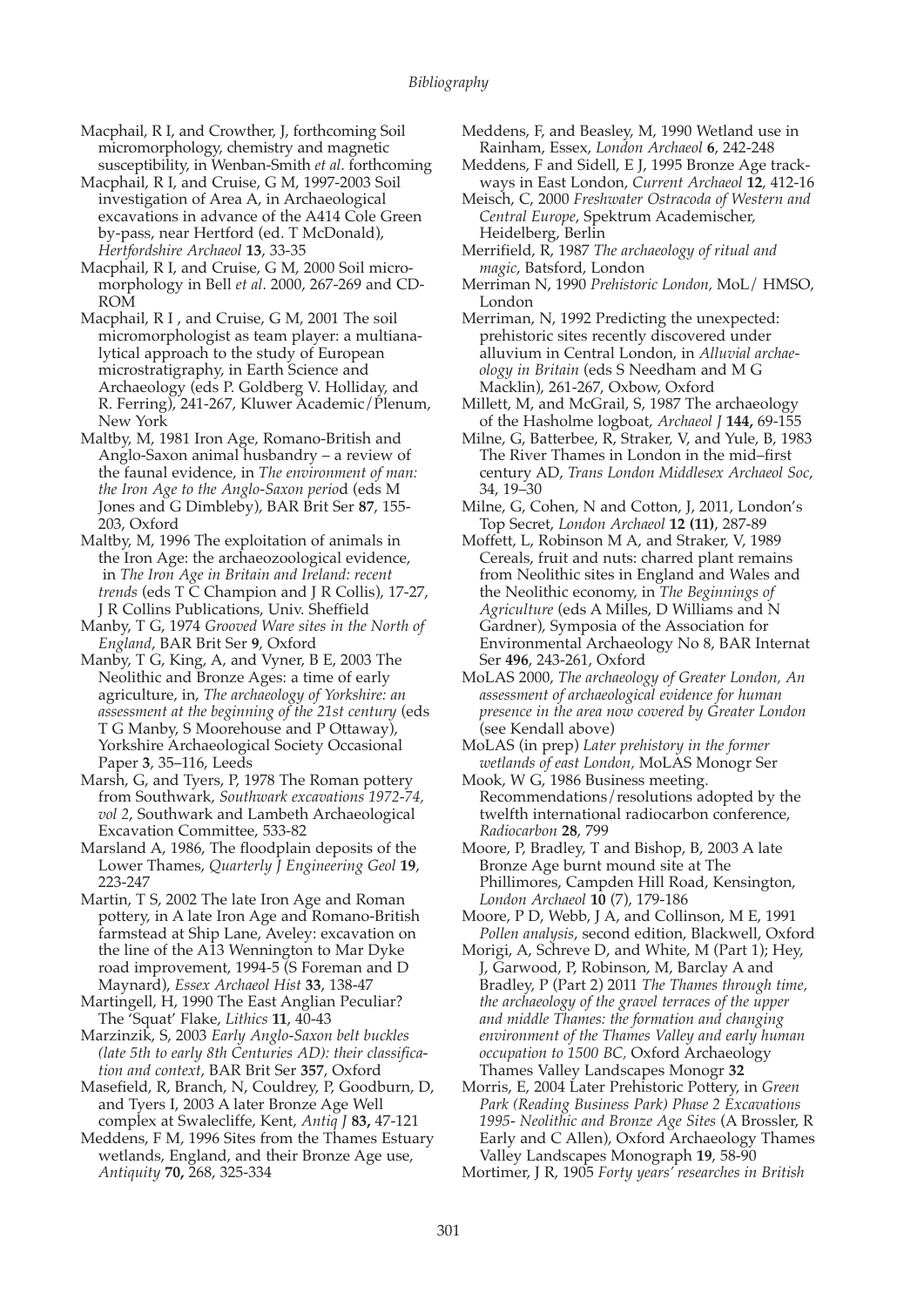*and Saxon burial mounds of East Yorkshire*, A Brown and Sons, London

Moss, E H, 1983 Some Comments on edge damage as a factor in functional analysis of stone artefacts, *J Archaeol Sci* **10**, 231-242

Murphy, C P, 1986 *Thin Section Preparation of soils and sediments*, A B Academic Publishers, Berkhamsted

Murphy, P J, 1989 Carbonised Neolithic plant remains from the Stumble, an intertidal site in the Blackwater Estuary, Essex, England, *Circaea* **6** (1), 1989 for 1988, 21-38

Nayling, N, and Caseldine, A, 1997 *Excavations at Caldicot, Gwent: Bronze Age Palaeochannels in the Lower Nedern Valley*, CBA Res Rep **108**, York

Needham S, 1991, *Excavation and salvage at Runnymede Bridge 1978: the late Bronze Age waterfront site*, British Mus Press, London

Needham, S, 1992 Holocene alluviation and interstratified settlement evidence in the Thames valley at Runnymede Bridge, in *Alluvial archaeology in Britain*, (eds S Needham and M Macklin) Oxbow Monograph **27**, 249-260, Oxbow Books, Oxford

Needham, S, 1993 The structure of settlement and ritual in the late Bronze Age of south-east Britain, in *L'habitat et l'occupation du Sol à L'Age du Bronze en Europe* (eds C Mordant and A Richard), 49-69, Editions du Comité des Travaux Historiques et Scientifiques, Paris

Needham, S, 1996 Chronology and periodisation in the British Bronze Age, in Absolute chronology: archaeological Europe 2500-500 BC (K Randsborg), *Acta Archaeologica* **67**, 121-140

Needham, S, 2005 Transforming Beaker Culture in North-West Europe: processes of fusion and fission, *Proc Prehist Soc* **71**, 171-217

Needham, S, 2007 800BC, the great divide, in *The earlier Iron Age in Britain and the Near Continent* (eds C Haselgrove and R Pope), 39-63, Oxbow, Oxford

Needham, S, and Burgess, C B, 1980 The later Bronze Age in the lower Thames valley: the metalwork evidence, in *The British Later Bronze Age* (eds J C Barrett and R.J.Bradley), BAR, Brit Ser **83** (ii), 437-469, Oxford

Needham, S and Longley, D, 1980 Runnymede Bridge, Egham: A late Bronze age riverside settlement', in *The British Later Bronze Age* (eds J Barrett and R Bradley), , BAR, Brit Ser **83** (ii), 397-436, Oxford.

Needham, S, and Spence, T, 1996 *Refuse and disposal at Area 16 East Runnymede*, Runnymede Bridge Research excavations Volume 2, British Mus Press, London

Newcomer, M H, 1976, Spontaneous retouch, in *Tweede Internationale Symposium Over Vuursteen, Staringia* **3** (ed F H G Engelen), 62-64, Nederlandse Geologische Vereniging

Nilsson, A N, and Holmen, M, 1995 The aquatic adephaga (Coleoptera) of Fennoscandia and Denmark II Dytiscidae, *Fauna Entomologyca*

*Scandinavica* **35,** E J Brill, Leiden

Noort, R van de, 2006 Argonauts of the North Sea – a social maritime archaeology for the 2nd millennium BC, *Proc Prehist Soc* **72**, 267-287

Noort, R van de, Middleton, R, Foxon, A, and Bayliss, A, 1999 The 'Kilnsea-boat', and some implications from the discovery of England's oldest plank boat, *Antiquity* **73**, 131–5

O'Connell, M, 1990 Excavations during 1979-1985 of a multi-period site at Stanwell, *Surrey Archaeol Collections* **80**, 4-61

O'Connor, T, 1988 *Bones from the General Accident site, Tanner Row, Archaeology of York, the animal bones* Vol **15/2**, York Archaeological Trust/CBA

O'Kelly, M J, 1954 Excavation and experiments in ancient Irish cooking sites, *J Roy Soc Antiq Ireland* **84**, 105–55

O'Reilly Wiese, S B, Bubb, J M, and Lester, J N, 1995 The significance of sediment metal concentrations in two eroding Essex saltmarshes, *Marine Pollution Bulletin* **30**, 190–199

O'Sullivan, A, 1997 Neolithic, Bronze Age and Iron Age Woodworking Techniques, in *Trackway Excavations in the Mount Dillon Bogs, Co Longford, 1985-1991*, Trans Irish Archaeol Wetland Unit 3, 291- 342, B. Raftery, Dublin

Orme, B J, and Coles, J M, 1983 *Prehistoric woodworking from the Somerset Levels: 1: Timbers*, Somerset Levels Papers **9,** 19-43

Owoc, M A, 2001 The times they are a changin': experiencing continuity and development in the Early Bronze Age funerary rituals of southwestern Britain, in *Bronze Age landscapes: tradition and transformation* (ed J Brück), 193-206, Oxbow Books, Oxford

Oxford Archaeology, 2011 Dagenham and Washlands, public realms enhancement, Dagenham, Greater London, NGR TQ 5033 836, archaeological watching brief report and updated project design, unpubl rep

Oxford Archaeology, 2005 A13 Thames Gateway DBFO roadscheme: post-excavation project design, unpubl client rep for RMG (A13) Construction JV

Parker Pearson, M, 1999. *The archaeology of death and burial*, Sutton Publishing, Stroud

Pasda, K, 2004 Tierknochen als Spiegel sozialer Verhältnisse im 8 – 15. Jahrhundert in Bayern *Praehistorika Monographien 1 Praehistorika Archäologischer Verlag*, Erlangen

Payne, S, 1973 Kill-off patterns in sheep and goats: the mandibles from Aşwan Kale, *Anatolian Studies* **23** , 281-303

Peglar, S M, 1993 The mid-Holocene *Ulmus* decline at Diss Mere, Norfolk, UK: a year-by-year pollen stratigraphy from annual laminations, *The Holocene*, **3** (1), 1-13

Pelling, R, nd The charred plant remains from Poundbury, Dorset, unpubl specialist rep for Wessex Archaeology

Pendleton, C, 2001 Firstly, let's get rid of ritual, in Bronze Age landscapes, tradition and trans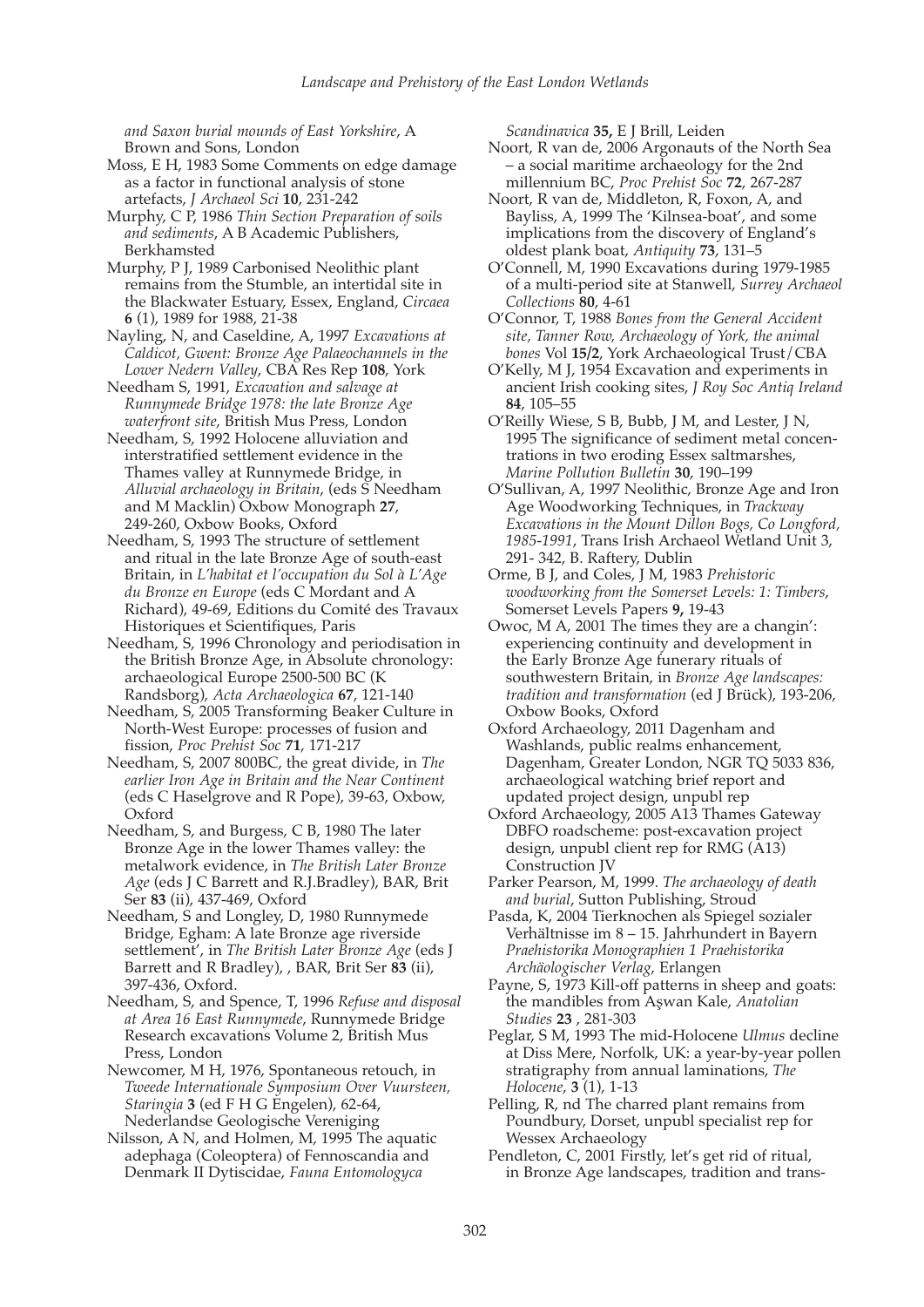formation (ed J. Brűck), 170-178, Oxbow Books, Oxford

Penhallurick, R D, 1986 *Tin in antiquity*, The Institute of Metals, London

Perry, J, 1721 *An Account of the Stopping of Dagenham Breach*, B Tocke for J Peele, London

Phillips, C, Baxter, I L, and Nussbaumer, M, 2009 The application of discriminant function analysis to archaeological dog remains as an aid to the elucidation of possible affinities with modern breeds, *Archaeofauna* **18**, 51-64

Pine, C A, Williamson, V D, and Bates, M R, 1994 A report on the stratigraphy, archaeological and palaeoenvironmental potential of the Crossness Sewage Works, Geoarchaeological Services Facility Site Assessment Report 94/14, Institute of Archaeology, London, 2 vols

Pitts, M W, 1978a Towards an understanding of flint industries in Post-glacial England, *Bulletin of the Institute of Archaeology* **15**, 179-197

Pitts, M W, 1978b On the shape of waste flakes as an index of technological change in lithic industries, *J Archaeol Sci* **5**, 17-37

Pitts, M W, and Jacobi, R M, 1979 Some aspects of change in flakes stone industries of the Mesolithic and Neolithic in Southern Britain, *J Archaeol Sci* **6**, 163-177

Pollard, J, 1999 These places have their moments: thoughts on settlement practices in the British Neolithic, in *Making places in the prehistoric world: themes in settlement archaeology* (eds J Brück and M Goodman), 76-93, Univ College of London Press, London

Powell, A, and Clark, K M, 2006 Animal bone, in *Late Bronze Age ritual and habitation on a Thames eyot at Whitecross Farm, Wallingford: the archaeology of the Wallingford bypass, 1986-92* (eds A M Cromarty, A Barclay, G Lambrick and M Robinson) Thames Valley Landscapes Monograph **22**, Oxford Archaeology, Oxford

Prager, A, Barthelmes, A, Theuerkauf, M, and Joosten, H, 2006 Non-pollen palynomorphs from modern Alder carrs and their potential for interpreting microfossil data from peat, *Review of Palaeobotany and Palynology* **141**, 7-31

Prehistoric Ceramics Research Group, 1992/1995 (1st/2nd edn) *The study of later prehistoric pottery: guidelines for analysis and publication*, PCRG Occ Pap 2**,** Oxford

Prescott, J R, and Hutton, J T, 1994, Cosmic ray cotribution to dose rates for luminescence and ESR dating: large depths and long term time variations, *Radiation Measurements* **23**, 497-500

Prior, J, and Alvin, K L, 1983 Structural changes on charring woods of *Dictostachys* and *Salix* from Southern Africa, *International Association of Wood Anatomists Bulletin* **4** (4), 197-206

Proctor, J, and Bishop, B, 2002 Prehistoric and environmental development on Horselydown: excavations at 1-2 Three Oak Lane, *Surrey Archaeological Collections* **89**, 1-26

Prummel, W, and Frisch, H J, 1986 A guide for the

distinction of species, sex and body side in bones of sheep and goat, *J Archaeol Sci* **13**, 567-577

Pryor, F, 1991 *Flag Fen: prehistoric fenland centre*, London

Pryor, F 1998 *Farmers in Prehistoric Britain*, Tempus, Stroud

Rackam D T, 1994 Prehistory 'in' the Lower Thames floodplain, *London Archaeol* **7**, 191-196

Rackham, J, and Sidell, J, 2000 London's landscapes: the changing environment, in Kendall 2000, 11-27

Rackham, O, 1976 *Trees and woodland in the British landscape: the complete history of Britain's trees, woods and hedgerows*, London

Raftery, B, 1990 *Trackways through time: archaeological investigations on Irish bog roads*, 1985-1989, Headline Publishing, Dublin

Raymond, F, 2008 The pottery, in An early Neolithic grave and occupation, and an early Bronze age hearth on the Thames foreshore at Yabley Street, Blackwell, London (S Coles, S Ford and A Taylor) *Proc Prehist Soc* **74**, 215-233

Rayner L J, 1997, Assessment of the Prehistoric Pottery from the Royal Docks Community School, Newham, Unpubl. report, MoLAS

Reille, M, 1992 *Pollen et spores d'Europe et d'Afrique du Nord*, Laboratoire de Botanique historique et Palynologie, Marseille

Reimer, P J, Baillie, M G L, Bard, E, Bayliss, A, Beck, J W, Bertrand, C J H, Blackwell, P G, Buck, C E, Burr, G S, Cutler, K B, Damon, P E, Edwards, R L, Fairbanks, R G, Friedrich, M, Guilderson, T P, Hogg, A G, Hughen, K A, Kromer, B, McCormac, G, Manning, S, Bronk Ramsey, C, Reimer, R W, Remmele, S, Southon, J R, Stuiver, M, Talamo, S, Taylor, F W, van der Plicht, J, and Weyhenmeyer, C E, 2004 IntCal04 Terrestrial radiocarbon age calibration, 0–26 Cal Kyr BP, *Radiocarbon*, **46**, 1029–58

Ridgeway, V, 1999 Prehistoric finds at Hopton Street in Southwark, *London Archaeol* **9**, 72-76

Robertson- Mackay, R, 1987 The Neolithic causewayed enclosure at Staines, Surrey: excavations 1961-63, *Proc Prehist Soc* **53**, 23-128

Robinson, M A, 1981 The use of ecological groups of Coleoptera for comparing sites, in*, The Environment of man: the Iron Age to the Anglo-Saxon period* (eds M Jones and G Dimbleby), BAR Brit Ser **87**, 251–86, Oxford

Robinson, M A, 1983 Arable/pastoral ratios from insects, in *Integrating the subsistence economy* (ed M Jones) BAR Int Ser **181**, 19-47, Oxford

Robinson, M A, 2000 Further considerations of Neolithic charred cereals, fruits and nuts, in *Plants in Neolithic Britain and beyond* (ed A S Fairbairn), Neolithic Studies Grp Seminar Papers **5**, 85-90, Oxbow Books, Oxford

Roe, F E S, 1968 Stone mace-heads and the latest Neolithic cultures of the British Isles, in *Studies in ancient Europe* (eds J M Coles and D D A Simpson), 145-172, Leicester Univ. Press, Leicester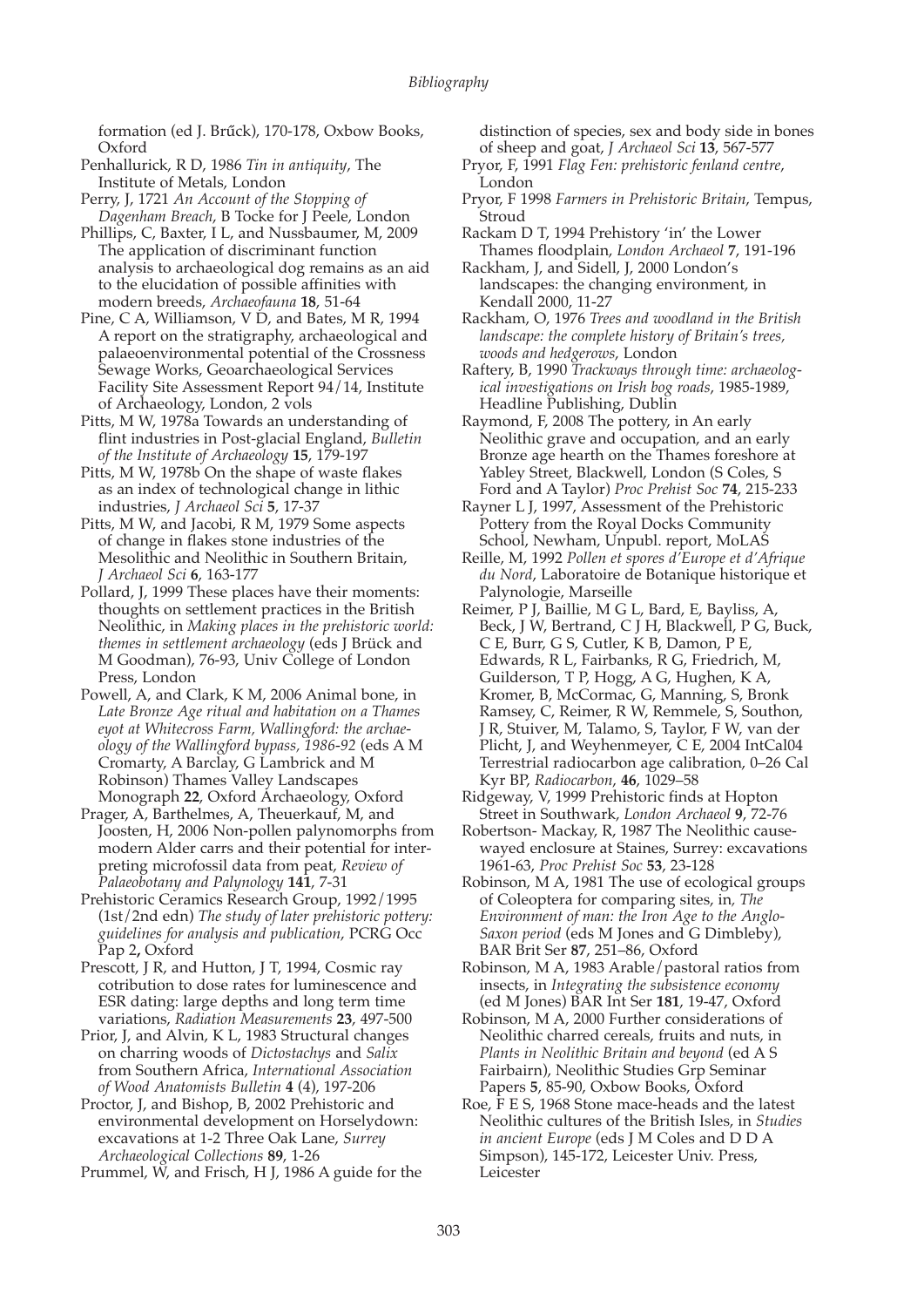Round, F E, Crawford, R M, and Mann, D G, 1990 *Diatoms: biology and morphology of the genera*, Cambridge Univ. Press, Cambridge

Rowlands, M, 1980 Kinship, alliance and exchange in the European Bronze Age, in *Settlement and society in the British later Bronze Age* (eds J C Barrett and R Bradley), BAR Brit Ser **83,** 59-72, Oxford

RPS Clouston 1997 Bronze Age way: Archaeological investigations, Unpubl. RPS Clouston Archive Document, Bexley Council

Russell, M J G, 1989 Excavation of a multi-period site in Weston Wood, Albury: the pottery, *Surrey Archaeological Collections* **79**, 3-52

Sands, R, 1997 Prehistoric woodworking: the analysis and interpretation of Bronze and Iron Age toolmarks, *Wood in Archaeology*, Vol 1, Univ. College London, London

Saville, A, 1980 On the measurement of struck flakes and flake tools, *Lithics* **1**, 16-20

Saville, A, 1990 The flint and chert artefacts, in *Brean Down: excavations 1983-1987* (M Bell), 152-157, English Heritage, Hertford

Scaife, R, 1988 Pollen analyses of the Mar Dyke sediments, in Wilkinson 1988

Scaife, R G, 1991 Rainham Marshes, pollen analysis, unpubl. Palaeopol archive rep

Scaife, R, 1997 Assessment of pollen from Beckton, unpubl. Palaeopol archive rep

Scaife, R, 2000 Holocene vegetation development in London, in Sidell *et al*. 2000, 11-117

Scaife, R G, 2002 Vegetation history; pollen and waterlogged plants, in Crockett *et al.*, 2002, 191-203

Schmid, E, 1972 *Atlas of animal bones for prehistorians, archaeologists and quaternary geologists*, Elsevier publishing co, Amsterdam, London, New York

Schweingruber, F H, 1990 *Microscopic wood anatomy*, third editon, Swiss Federal Institute for Forest, Snow and Landscape Research, Birmensdorf

Seel, S, 2000 The Erith buried forest, in *IGCP 437 Coastal environmental change during sea-level highstands: the Thames Estuary field guide* (eds E J Sidell and A J Long), 33-39, Environmental Res Centre, Univ. Durham

Serjeantson, D, 1996 The animal bones, in *Refuse and disposal at Area 16 East Runnymede*: *Runnymede Bridge research excavations, Volume 2* (S Needham and T Spence), 194-253, British Mus. Press, London

Serjeantson, D, 2007 Intensification of animal husbandry in the late Bronze Age: the contribution of sheep and pigs, in *The earlier Iron Age in Britain and the near continent* (eds C Haselgrove and R Pope), 80-93, Oxbow Books, Oxford

Shepherd, W, 1972 *Flint its origins, properties and uses*, Faber and Faber, London

Sheppard, T, 1929 *Catalogue of the Mortimer Collections of Prehistoric Remains from East Yorkshire Barrows,* A. Brown and Sons, Hull Sidell, E J, 1996 A13 Thames Avenue to Wennington, Wennington Marsh, Unpubl. MoLAS Archive Rep

Sidell, E J, 2003 The London Thames: a decade of research into the river and its floodplain, in *Alluvial archaeology in Europe* (eds A J Howard, M G Macklin and D G Passmore), 133-143, A A Balkema Publishers, Lisse

Sidell, E J, Scaife, R G, Tucker, S, and Wilkinson, K N, 1995 Palaeoenvironmental investigations at Bryan Road, Rotherhithe, *London Archaeol* **7**, 279-285

Sidell, E J, Scaife, R G, Wilkinson, K N, Giorgi , J A, Goodburn, D, Gray-Rees, L, and Tyers, I, 1997 Spine Road Development, Erith , Bexley (RPS Clouston Site 2649) a palaeoenvironmental assessment, Unpubl. rep MoLAS ENV01/97

Sidell, E J, Wilkinson, K N, Scaife, R G, and Cameron, N, 2000 *The Holocene evolution of the London Thames: archaeological investigations (1991-1998) in advance of the London Underground Limited Jubilee Line Extension*, MoLAS Monogr **5**, Mus of London, London

Sidell, J, Cotton J, Rayner, L, and Wheeler, L 2002 *The Prehistory and topography of Southwark and Lambeth*, MoLAS Monogr **14**, Mus of London, London

Sidell, J, and Wilkinson, K, 2004 The Central London Thames: Neolithic river development and floodplain archaeology, in *Towards a new Stone Age: aspects of the Neolithic in south-east England* (eds J Cotton and D Field), CBA Res Rep **137**, 38-48, London

Slager, S and Van der Wetering, H T J, 1977 Soil formation in archaeological pits and adjacent loess soils in Southern Germany, *J Archaeol Sci* **4**, 259-67

Smith I., 1964, Annual round-up of fieldwork, *Medieval Archaeology* **8**

Smith, D, 1994 The insect remains from the Hays Site, Dagenham, Unpubl MoLAS archive rep

Smith, D, 1996 Insect Analysis, Appendix VI in Divers 1996

Smith, D, 1999 Atlas Wharf, Isle of Dogs: Paleoentomological analysis, Unpubl reps to MoLAS, Univ. Birmingham Environmental Archaeology Services Report 8

Smith, D, Osborne, P, and Barratt, J, 2000 Beetles and evidence of past environments at Goldcliff, in M, Bell *et al.* 2000, 245–260

Smith, D N, in press *Insects in the City: A palaeoentomological perspective on London's past*, Mellen Press, Lampeter

Smith, K, 2005 The Roman pottery, in *Archaeology of the Jubilee Line extension: Prehistoric and Roman activity at Stratford Market depot, West Ham, London, 1991-1993* (J Hiller and D R P Wilkinson), 33-35, MoLAS, London

Smith, R A, 1907 Time keepers of the ancient Britons, *Proc Soc Antiq London* vol. **21**, 319-34

Spencer, K L, 2002 Spatial variability of metals in the inter-tidal sediments of the Medway Estuary, Kent, *Marine Pollution Bulletin* **44**, 933–944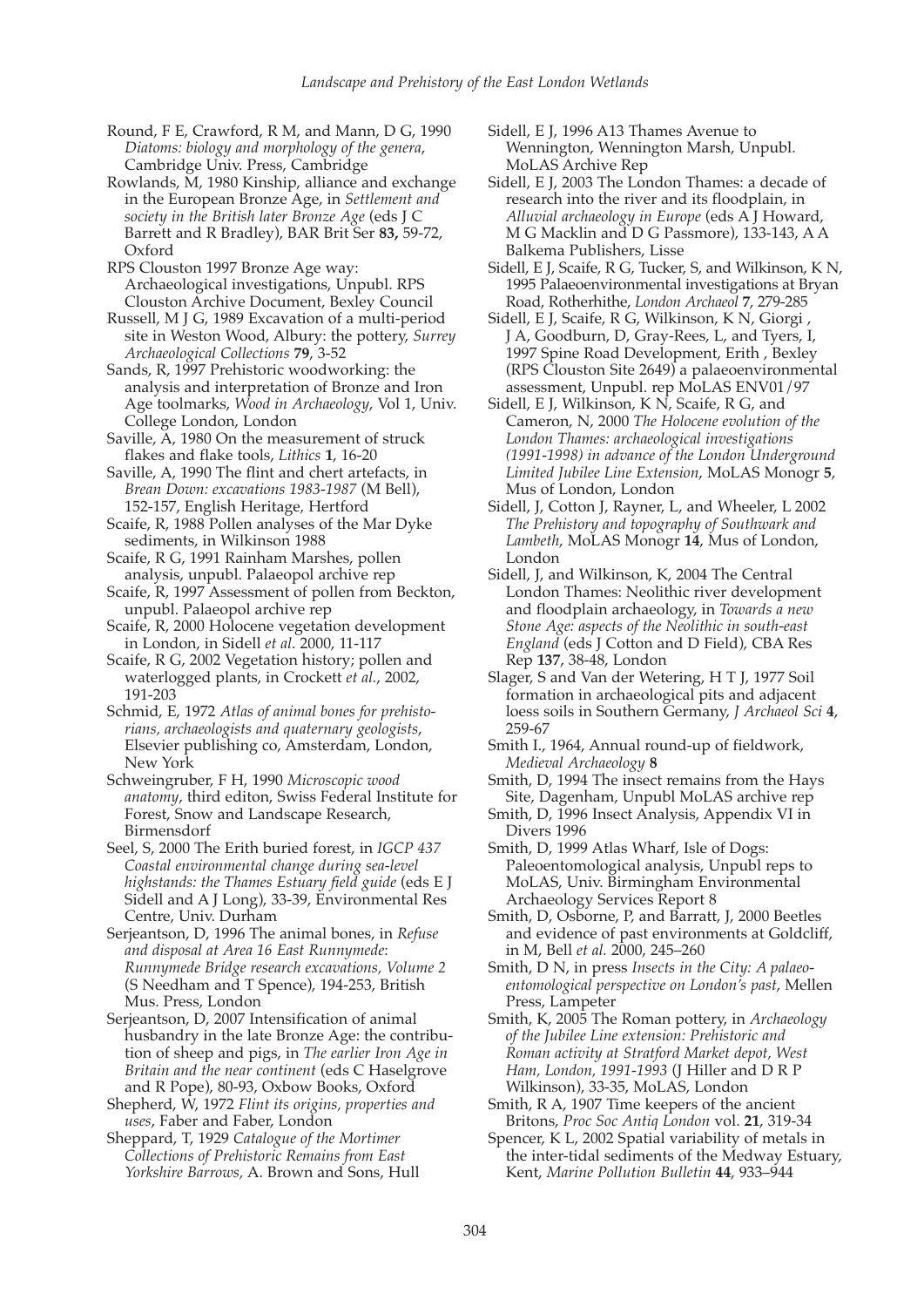Stace, C, 1991/1997 *New Flora of the British Isles* (1st/2nd edn), Cambridge Univ Press, **Cambridge** 

Stevens, C  $\overline{J}$ , 2007 Reconsidering the evidence: towards an understanding of the social contexts of subsistence production in Neolithic Britain, in *The origin and spread of domestic plants in Southwest Asia and Europe* (eds S Colledge and J Conolly), 375-389, Left Coast Press, Walnut Creek

Stevens, C J, nd Charred plant remains from the excavations at Westwood Cross, Broadstairs, Thanet, unpubl. rep, Wessex Archaeology

Stewart, H, 1984 *Cedar: Tree of life to the Northwest Coast Indians*, Douglas and McIntyre, Vancouver

Stockmarr, J, 1971 Tablets with spores used in absolute pollen analysis, *Pollen et Spores* **13**, 614-621

Stoops, G, 2003 *Guidelines for analysis and description of soil and regolith thin sections*, Soil Sci Soc of America, Inc, Madison, Wisconsin

Struthers, J, 1866 Note relative to excavations at Balgone near North Berwick. *Proc Soc Antiq Scot* **6** (1864–66), 107–8.

Stuiver, M, and Kra, R S, 1986 Editorial comment, *Radiocarbon*, **28(2B)**, ii

Stuiver, M, and Polach, H A, 1977 Reporting of 14C data, *Radiocarbon*, **19**, 355–63

Sumbler M G, 1996 *London and the Thames Valley*, British Regional Geology, Brit Geol Survey Keyworth

Switsur, V R, and Jacobi, R M, 1979 A radiocarbon chronology for the early Postglacial stone industries of England and Wales, in *Radiocarbon Dating* (eds R Berger and H E Suess), 42-68, Univ. California Press, Berkeley and London

Symonds, R P, and Tomber, R S, 1991 Late Roman London: an assessment of the ceramic evidence from the City of London, *Trans London Middlesex Archaeol Soc* **42**, 59-99

Taylor, H, 1996 Lithics, unpubl. rep in RPS Clouston 1997

Thirly, M, Galbois, J, and Schmitt, J-M, 2006 Unusual phosphate concretions related to groundwater flow in a continental environment, *J Sedimentary Res* **76,** 866-877

Thomas, C, and Rackham, D J, 1996 Bramcote Green, Bermondsey: a Bronze Age trackway and palaeoenvironmental sequence, *Proc Prehist Soc* **61**, 221-53

Thurnam, J, 1871 On ancient British barrows, especially those of Wiltshire and the adjoining counties (Part II: round barrows), *Archaeologia* 43(II), 285–552

Tringham, R, Cooper, G, Odell, G, Voytek, B, and Whitman, A, 1974 Experimentation in the formation of edge damage: a new approach to lithic analysis, *J Field Archaeol* **1,** 171-196

Turner, J, 1962 The *Tilia* decline: an anthropogenic interpretation *New Phytologist* **61**, 328-341

Tweddle, J C, Edwards, K J, and Fieller, N R J, 2005 Multivariate statistical and other approaches for

the separation of cereal from wild Poaceae pollen using a large Holocene dataset, *Vegetation Hist and Archaeobot* **14**, 15-30

Tyers, P, 1988 The prehistoric peat layers (Tilbury IV), in SLAEC 1988 Excavations in Southwark 1973-76, Lambeth 1973-79 (ed P. Hinton), *London Middlesex Archaeol Soc / Surrey Archaeol Soc*, joint publication 3.

van der Werff, A and Huls, H, 1957-74 Diatomeenflora van Nederland 8 parts published privately by A Van Der Werff, Westzijde, 13a De Hoef, (U), The Netherlands

van Geel, B, 1976 Fossil spores of Zygnemataceae in ditches of a pre-historic settlement in Hoogkarspel (The Netherlands), *Review of Palaeobotany and Palynology* **22**, 337-344

van Geel, B, Bohncke, S J P, and Dee, H, 1981 A palaeoecological study of an upper late Glacial and Holocene sequence from "De Borchert", The Netherlands, *Review of Palaeobotany and Palynology* **31**, 367-448

Varndell, G, 2004 The Great Baddow hoard and discoidal knives: more questions than answers, in *From sickles to circles: Britain and Ireland at the time of Stonehenge*, (eds A M Gibson and J A Sheridan), Tempus, Stroud, 116–22

Vos, P C, and de Wolf', H, 1988 Methodological aspects of paleo-ecological diatom research in coastal areas of the Netherlands, *Geologie en Mijnbouw* **67**, 31-40

Vretemark, M, 1997 Från ben till boskap Kosthåll och djurhållning med utgångspunkt i medeltida benmaterial från Skara, Skrifter från Länsmuseet Skara, Nr 25

Vyner, B, 2011 Appendix 1: Ceramics, in *Holes in the Landscape. Seventeen Years of Archaeological Investigations at Nosterfield Quarry, North Yorkshire* (A Dickson and G Hopkinson), 237–270. On-line publication: http://www. archaeologicalplanningconsultancy.co.uk/ thornborough/pdf/holes\_in\_the\_landscape.pdf

Wainwright, G J, 1972 The excavation of a Neolithic settlement on Broome Heath, Ditchingham, Norfolk, *Proceedings of the Prehistoric Society* **38**, 1-97

Warren, S H, 1912 On a late glacial stage in the valley of the River Lea, subsequent to the epoch of River-drift Man, *Quarterly Journal of the Geological Society* **68**, 213-251

Warren, S H, 1916 Further observations on the Late Glacial or Ponders' End Stage of the Lea Valley, *Quarterly Journal of the Geological Society of London* **71**, 164-182

Warren, S H, 1938 The correlation of the Lea Valley Arctic Beds, *Proceedings of the Prehistoric Society* **4**, 328-329

Watson, M, 1988 Assessment of the archaeological importance of the Royal Albert Docks development, unpubl Rep

Watson, B, Brigham, T, and Dyson, T, 2001 *London Bridge, 2000 years of a river crossing*, MoLAS Monograph **8**, London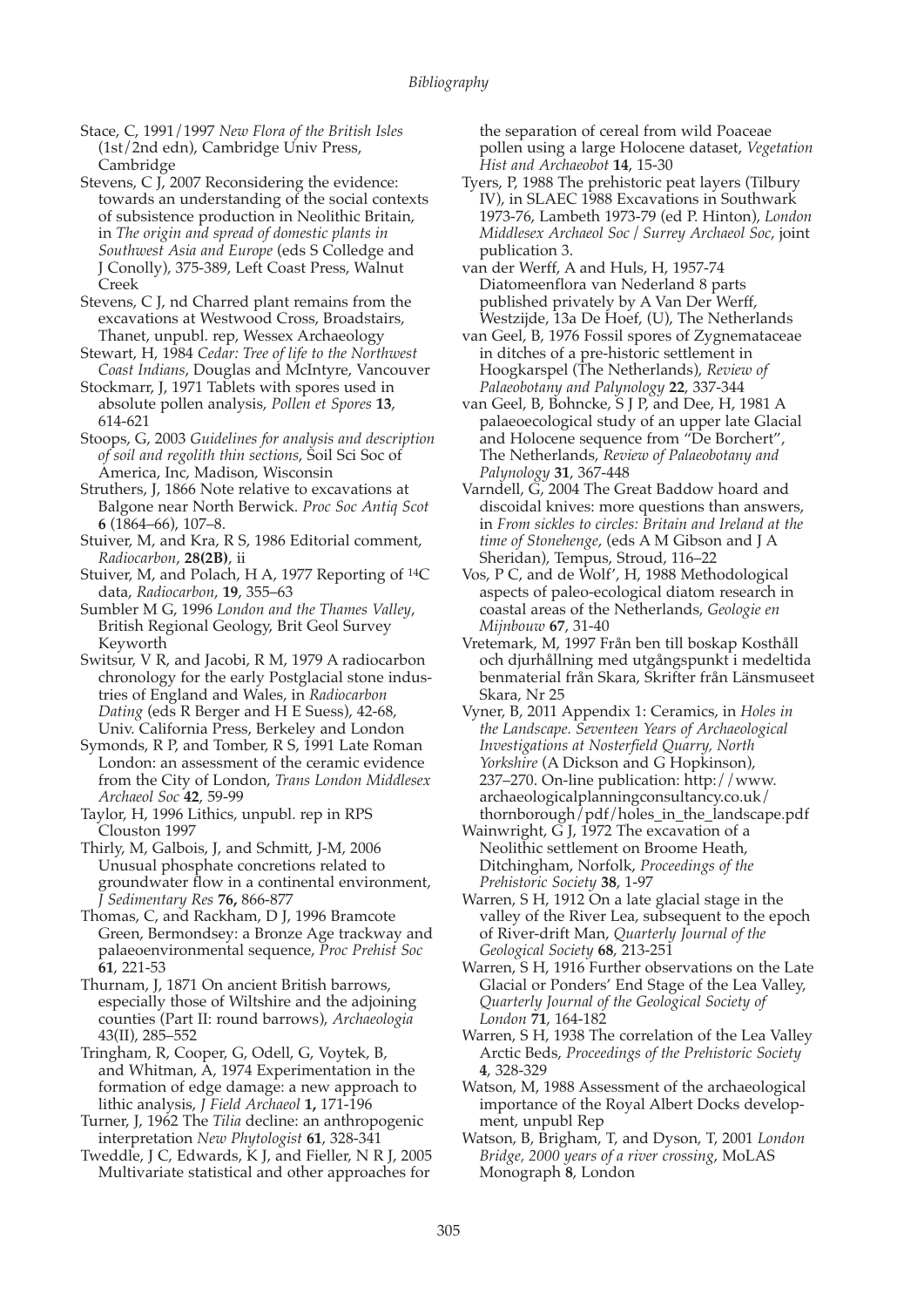Webber M, 1999 *The Thames archaeological survey 1996*-*1999*, London

Webley L, and Hiller J, 2009 A fen island in the Neolithic and Bronze Age: excavations at North Fen, Sutton, Cambridgeshire, *Proc Cambridge Antiq Soc* XCVIII, 11-36

Wenban-Smith, F F W, Stafford, E C, and Bates, M R, forthcoming *Prehistoric Ebbsfleet,* Oxford Wessex Archaeology Monograph

Wessex Archaeology, 2003 A13 Thames Gateway, Movers Lane archaeological investigations (assessment report 50012/ML/PXA/ReV01), unpubl rep for RMG (A13) Construction JV

Wessex Archaeology, 2006 Environmental remains from Coln industrial estate (CBI 06), unpubl client rep. 631101 for L-P Archaeology

Whittle, A W R, 1997 Moving on and moving around: Neolithic settlement mobility, in *Neolithic Landscapes* (ed P Topping), Neolithic Studies Group Seminar Papers 2, Oxbow Monograph **86,** 15-22

Wilkins, B, 2011 Past Orders: the archaeology of beer, *Current Archaeology* **256**, 28-35

Wilkinson, K N, Scaife, R G, and Sidell, E J. 2000 Environmental and sea level changes in London from 10, 5000 BP to the present: a case study from Silvertown, *Proceedings of the Geologists Association* **111**, 41-54

Wilkinson, T, 1988 *Archaeology and environment in South Essex: Rescue archaeology along the Grays bypass* 1979-80, EAA Rep **42**, Essex Co Council, Chelmsford

Wilkinson, T J, and Murphy, P, 1986 Archaeological survey of an intertidal zone: the submerged landscape of the Essex coast, England, *J Field Archaeol* **13(2)**, 177-94

Wilkinson, T J, and Murphy, P L, 1995 *The archaeology of the Essex coast, Volume 1: the Hullbridge Survey* EAA Rep **71**, Essex County Council, Chelmsford

Wilkinson, T J, Murphy, P, Brown, N, and Heppell, E, submitted *The archaeology of the Essex Coast, Volume 2 the Hullbridge Survey,* EAA series

Williams, D M, Hartley, B, Ross, R, Munro, M A R, Juggins, S, and Battarbee, R W 1988 *A coded checklist of British diatoms*, ENSIS Publishing, London

Wilson, D, 1851 *The archaeology and prehistoric*

*annals of Scotland*, Sutherland and Knox, Edinburgh

Worley, F, 2011 Animal bones from Northfleet, in *Settling the Ebbsfleet valley: CTRL excavations at Springhead and Northfleet, Kent – the late Iron Age, Roman, Anglo-Saxon and Medieval landscape* (P Andrews, E Biddulph, A Hardy and A Smith), Volume 2: The finds, Oxford Wessex Archaeology Monograph, Oxford and Salisbury

Wright, D, 1959 *Baskets and basketry*, B T Batsford, London

Wright, E V, 1990 *The Ferriby boats. Seacraft of the Bronze Age*, Routledge, London

Wright, E V, Hedges, R, Bayliss, A, and van de Noort, R, 2001 New AMS dates for the Ferriby boats; a contribution to the origin of seafaring, *Antiquity* **75**, 726–34

Wright, CW, and Wright, E V, 1939 Submerged boat at North Ferriby, *Antiquity* 13, 349–54

Wymer, J, 1991 *Mesolithic Britain*, Shire Publications Ltd

Wymer, J, 1999 *The Lower Palaeolithic Occupation of Britain*, Wessex Archaeology and English Heritage

Yalden, D, 1999 *The history of British mammals,* Poyser, London

Yates, D, 2001 Bronze Age agricultural intensification in the Thames Valley and estuary, in *Bronze Age Landscapes: Tradition and Transformation* (ed J Brück), 139-148, Oxbow Books, Oxford.

Yates, D T, 2007 *Land, power and prestige: Bronze Age field systems in southern England,* Oxbow, Oxford

Young, C J, 1977 *Oxfordshire Roman pottery*, BAR Brit Ser **43**, Oxford

Young, R and Humphrey, J, 1999 Flint use in England after the Bronze Age: time for a reevaluation? *Proc Prehist Soc* **65**, 231-242

## **Maps sources**

Chapman, J, and Andre, P, 1777 Map of Essex

Milne, T, 1800 Land use map of London and environs

Rocque, J, 1746 Map of London, Westminster and Southwark

Rocque, J, 1754 Map of Middlesex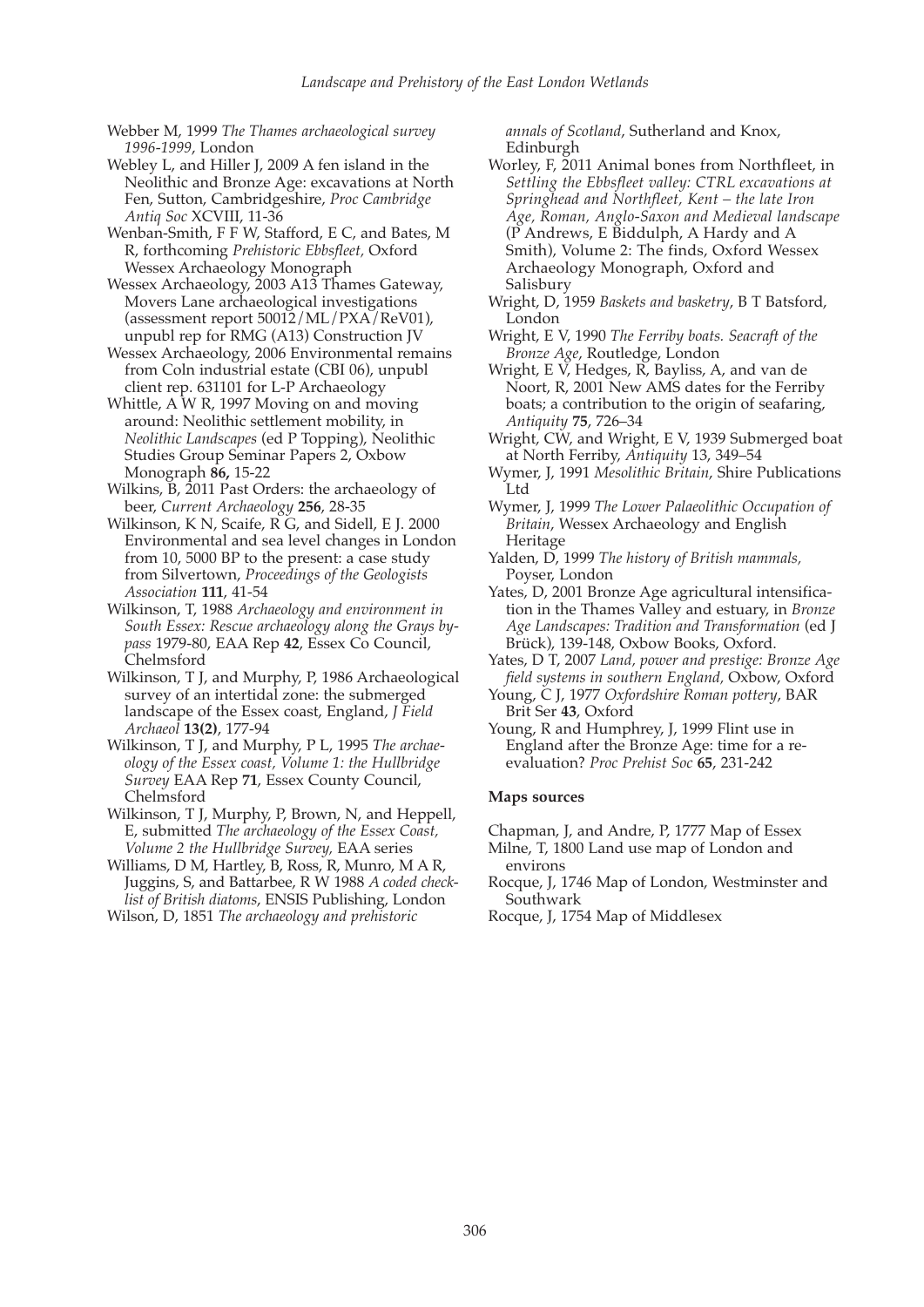## **Index**

Abbey Road, Barking 10 alder (*Alnus glutinosa*) 23, 39, 41, 43, 54-60, 63-65, 77-79, 81, 84-92, 102, 108-11, 126-7, 140-1, 143, 154 *see also* wood and pollen alder carr 5, 23, 30, 54-5, 69, 78, 101, *103*, 105, 109- 10, 126-7, 134, 150 alder seeds and cones 78 alder woodland 78, 232, 254, 258 algae, green 30, 79, 110, 207, 217, 232 algal spores 55 Ambresbury Banks, Epping Forest 10 animal bone amphibian 23, 267 butchery marks 39, 42, 46, 126, 129, 267-9 cattle 39, 42, 45-6, 125-6, 129, 134, 150, 154, 243-4, 265-70, 277 deer 265 dog 39, 45-6, 129, 150, 266-9 gnawing 42, 45-46 goat 39, 42, 45-6, 125, 129, 150, 265-70 horncore 39 pig 39, 46, 125, 129, 265-70 sheep 46, 125-6, 129, 265-6, 268 sheep/goat 39, 42, 45-6, 48, 129, 150, 265-70 ard marks 9, 121, 124-5 ash (*Fraxinus excelsior*) 155, 206, 226, 259-61, 263-4 *see also* wood and pollen Atlas Wharf, Isle of Dogs 140, 244, 297 axe 8, 10, 119, 138 144-5, *see also* lithics blades or 'palstaves,' middle Bronze Age 39 hoard, Neolithic 8 marks 38, 45, 57, 59, 63, 65, 81, 85-90, 129, 135 probable Neolithic 83 socketed, late Bronze Age 65 stone 127 tranchet 116 B&Q site, Bermondsey 8 bank vole 101, 266-7 Barking Abbey 10 Barking Creek 67, 107 Barking Level 67, 71 Barking Reach 105 Barking Tesco site 10 Barrow Hills 193-4, 200 beaver 75, 79, 81, 92, 143 dam 74, 79-80 Beckton 3D site 10, 133, 139 Beckton Gasworks 8 Beckton Golf Driving Range site 10, 49, 57, 121, 133, 140, 150, 297 Beckton Nursery site 10, 49, 133, 139 beetles *see* Coleoptera belt sliders jet 74, 128-9, 148, 192

jet-like 194-6, 198, 200, 202 middle Neolithic 192 Bermondsey 9, 54 birch and pine woodland 108 Bow Creek 21-2 bracken (*Pteridium aquilinum*) 31, 54, 56, 109, 111, 206-7, 230 brambles (*Rubus fruticosus*) 31, 55-6, 78, 92, 109-11, 245-6, 249-51, 257-8 Bridge Road, Rainham 8, 10 Brigg 129, 300 Broadness 5 Bromley 21 Brookway, Rainham 8, 117-118 bulrushes 30, 110, 207, 227, 232 burial mounds, early Bronze Age 9 burnt flint 8, 10, 32, 38, 42-3, 45-8, 54-7, 65-6, 79, 84, 86, 89-90, 113, 117-18, 123-4, 130, 149, 172- 180, 187, 246, 264, 272-7 scatter 92-3 deposit 178, 262 burnt mound 45, 75, 90-1, 93, 122, 126, 130, 173, 176, 178, 187, 191, 265, 270-2, 274, 276-7 Caldicot 129, 300, 302 Canewdon paddle 127 Canning Town 1, 8, 21-2, 99, 101-2, 105, 233-4 Canvey Island 5 Carpenters Road 116 Carshalton 9 cattle 9, 122 *see also* animal bone causewayed enclosures 8, 117, 119-20, 161-2, 291-9, 303 cereals 117, 124-6, 177, 186, 232, 251 charcoal 22-4, 32, 39, 46, 54, 56, 77-9, 88, 90, 93, 109, 111, 117, 126, 129, 153, 155-6, 205-6, 246, 249-50, 254, 262-265, 272-7 particle values 226-7, 230 charophyte oogonia 30-31, 235 Clapham 117 clay fired 89, 115, 204 unfired 202-3 CLM (Cultural Landscape Model) 6, 95, 97, 99-101, 104, 116, 121, 124 coastal woodland 77, 109 coin, Roman, 1st century 66 Colchester (*Camulodunum*) 10, 127 Coleoptera (beetles) 31, 55, 78,108, 110-11, 238, 241-4 Colne Valley 8, 116, 120, 259 coppiced wood 86, 259, 261, 264 Cotswolds 127 cremation 9-10, 93, 129, 270

cemeteries, middle Bronze Age 9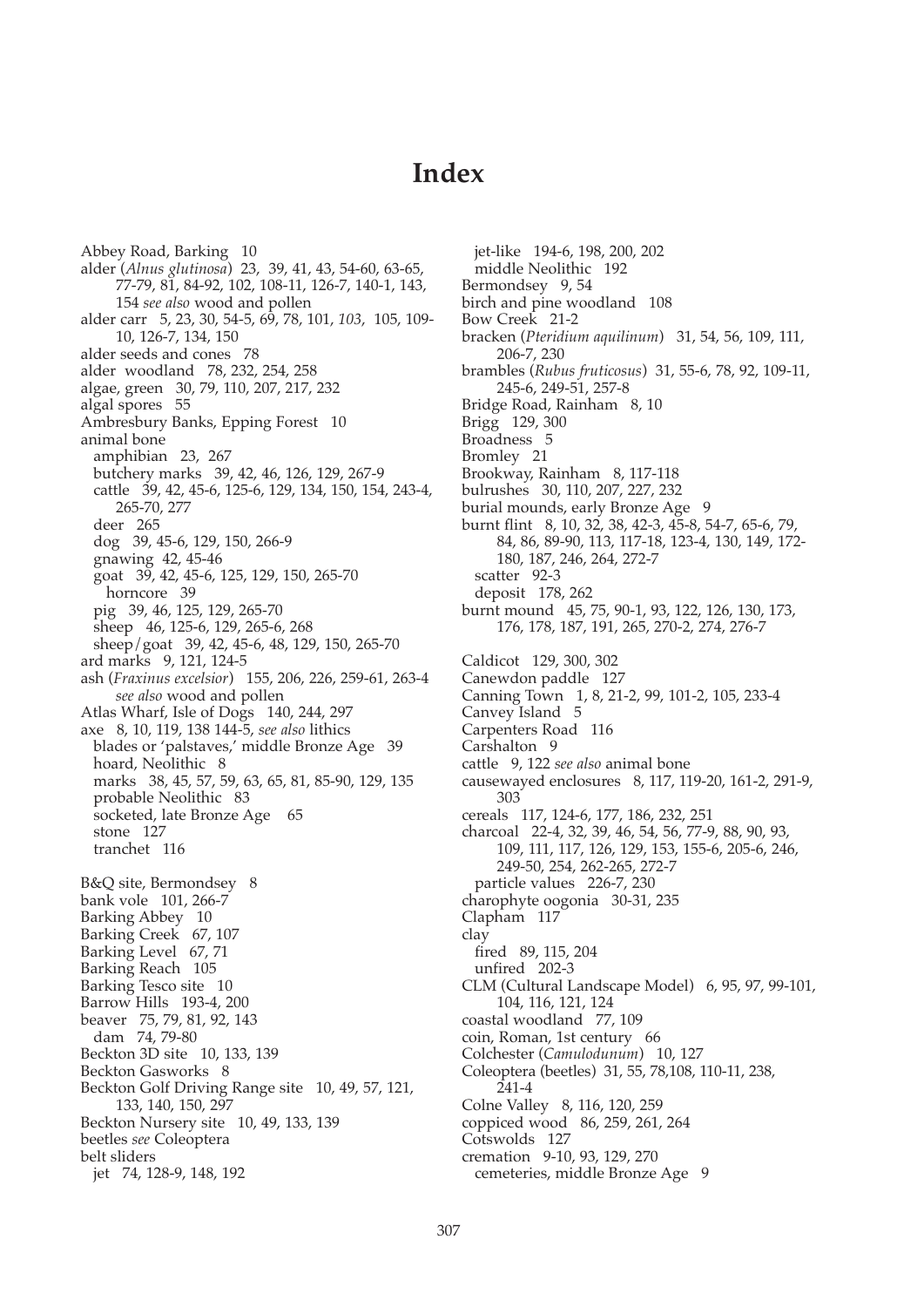deposits, middle to late Bronze Age 75, 122, 129 redeposited pyre debris 129 Crossness 5, 102, 105, 107 crouched skeleton 198, 200 cultivation 110-11, 118, 124-5, 270, 276-7 Cultural Landscape Model *see* CLM Cursus monuments 8 Dagenham 3, 10, 109 Dagenham Breach 148 brushwood 148 finds of deer antlers 148 hazelnuts 148 yew trees 148 Dagenham Idol 129, 148 Darent Valley 3Dartford 5 daub 38, 46, 203-4 Dawley, London 10 dead hedge 43, 65 deer 148, 200, 244, 265 antlers 148 roe 200 defended settlements, late Bronze Age 9 dendrochronology 10, 51, 131 deposition, structured 31 depositional practices, middle Neolithic 83, 202 deposits, votive 83, 129, 193 Deverel Rimbury *see* pottery Devoy model 5-6, 95, 102-3, 105, 107, 110, 207-8, 223, 230, 295 diatoms 17, 27, 30, 53, 55-6, 75, 77-9, 209-13, 216- 17, 220, 223, 270, 275 brackish 31, 54-6, 78, 104, 109, 217, 223 freshwater 55 marine 31, 56 dinoflagellate cysts 54, 109, 206, 216, 223, 227, 230, 232 dinoflagellates 77, 101 Docklands Light Railway 21 dog 107, 119, 140, 226-8, 267-8 *see also* animal bone possible ritual or medicinal use of 129 Dorney 8, 126, 186, 299, 291 Dover Boat 39, 145 Dovers Corner junction 11 duckweed (*Lemna* sp) 31, 78, 92, 110, 243, 245-7, 249, 255-6, 258 Duggleby Howe 202 dugout canoe, Royal Albert Dock 128 East Ham churchyard 10 East Ham High Street 49 East Ham Level 11, 49, 67 East Ham Manor Way 49 East London 3, 8, 10-11, 118 East of Ferry Lane, Rainham (HS1) 107 East Tilbury 128 East Tilbury Marshes Gravel 77, 95, 97 Eastbury Level 71 Ebbsfleet Valley 105, 110, 117, 122, 131, 133, 208 eggs, water flea (*Daphnia*) 30, 252

elder (*Sambucus* sp.) 31, 90, 110, 126, 245-6, 254, 257, 264 elm (*Ulmus* sp.) 18, 57, 63, 65, 108, 110, 127, 141, 143, 206, 226, 230, 259-60, 263 elm decline 78, 227, 231-2 emmer wheat (*Triticum dicoccum*) 56, 117, 124-5, 250-1, 253 Emperor Claudius 10 enclosure ditched 10 early to middle Bronze Age 33 Eocene 3 Erith, Kent 8, 45, 139-40, 145, 185, 217, 259, 262, 292, 304 Erith Marshes 127 Erith Spine Road 116-7, 161, 185 Essex 102, 108, 127-8, 168-9, 251 estuarine conditions 56, 100-1, 104, 107 estuarine environments mudflats 5, 98, 223 saltmarsh 5, 7, 24, 31, 55-6, 68, 77-9, 101, 104, 121-2, 134, 205, 208, 216-32 tidal creeks 56, 104 estuarine peat, Belgium 109 estuarine peat, Germany 109 estuary 4-5, 79, 107-8, 127-8, 207-9, 211 Eton 8-9, 125, 131, 136, 296 exchange, late Bronze Age 9 Eynsham, Oxon 123, 163, 166, 291 farmsteads 10 fence, wattle enclosure 9 fence lines 47 fens 5, 31 vegetation 92 ferns 23, 54, 78, 109-10, 206-9, 226, 230-1 field systems 8, 9-10, 25, 32, 121-2, 124, 149-50 fish 30, 126, 140, 150, 173, 234, 236, 267, 269 Cyprinidae 23 eel 30 three-spined stickleback 30, 38, 46 fishing, medieval 11 Flag Fen 129, 135, 268, 297, 303 flint *see* lithics foraminifera 17, 24, 27, 30, 51, 56, 75, 77, 104, 226-7, 232-3, 235-6 Forest Gate 8 Fort Street, Silvertown 8, 105, 120, 133, 208, 227 fowling, medieval 11 freshwater bivalves 24 freshwater gastropods 24 frog/toad 38, 266-8 fuel ash slag 92, 113 goat (*see* animal bone) Goldcliff 129, 294, 304 Gop Cave 193-4, 197-8, 202 grasses (Poaceae) 54-7, 177,, 243, 250, 253, 257-8 *see also* pollen grassland or meadow 30, 78-9, 110, 207-9, 227, 231-2, 242-3, 258 grave 119, 194, 198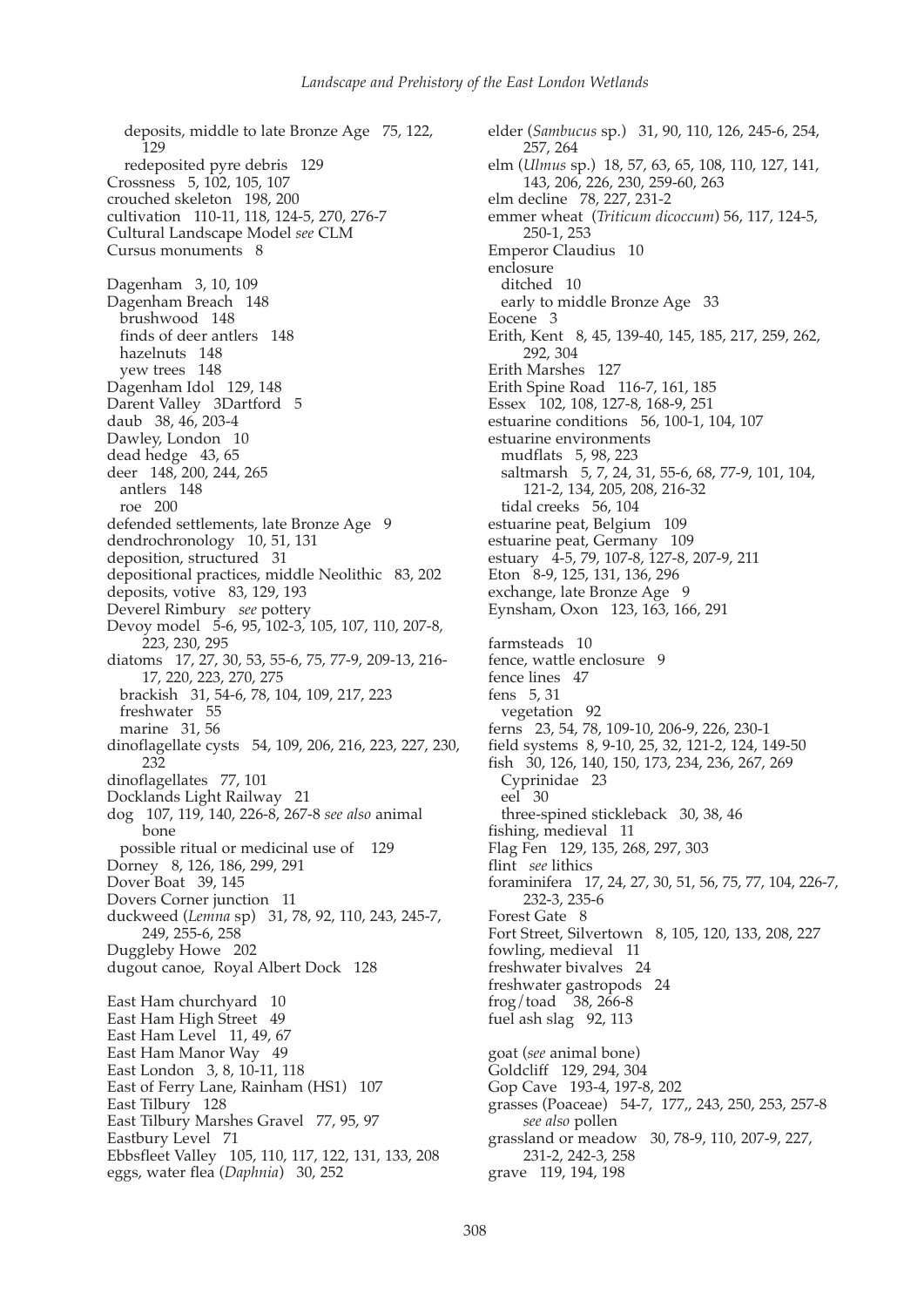gravel terraces 4, 8-11, 31-2, 54, 90, 93-5, 113, 120-1, 143, 148-50 Gravesend, Kent 123, 163, 166, 291 grazing 92 medieval 11 Great Arnold's Field 118-21, 124, 163 Great Eastern Railway 21 Great Northern Outfall Sewer 150 Greater London 3, 109, 119, 127, 147, 254 gypsywort (*Lycopus europaeus*) 24, 31, 55, 78, 109- 10, 245-6, 249-52, 254-6 Hacton Lane, Upminster 10 Hackney Brook 8 Hambleton Moor 193, 196-7, 202 Ham Creek, the Blackwall Basin 128 Hammersmith 117 Hampstead Heath 108, 110, 296 Hayes Storage site, Dagenham 10 hazel (*Corylus avellana*) 23-4, 30, 39, 43, 54-5, 77-8, 90, 102, 108-9, 126-7, 141, 143, 154, 200, *see also* pollen, wood and charcoal hazelnut shell fragments 125, 253-4 Heathrow 9-10, 121, 124 Heathrow Airport 8-9, 120 Heathway, Dagenham 124 High Speed 1 (Channel Tunnel Rail Link) 6, 107, 148, 151 Higham, Kent 128 hillforts 10 holly (*Ilex*) 63, 127, 141, 259, 262 Hornchurch Aerodrome 9, 121 human bone 92-3, 128, 150, 270 cremated *see* cremation hunting sites, Mesolithic 8 Hunts Hill Farm 10 hurdle fence *see* dead hedge Ilford 10 industrial expansion, East London 11 Ingrebourne River 9-10 insect faunas 27, 31, 53, 75, 78, 108, 111, 236-44, 246 beetles *see* Coleoptera caddisfly larval cases 31, 78 water beetles 55, 242-3 woodworm 78 Iron Age sites 129, 267-8 Ironbridge 2, 15, *21*, *23*, 98 Isle of Dogs 3, 107, 119, 140 ivy (*Hedera helix*) 206, 240, 242, 263-4 Jet *see* belt sliders Joan Street sites, Jubilee line extension 107, 109, 217 Jubilee Line Extension 6, 107, 148 *see* Joan Street and Union Street Kent 81, 108, 121, 123, 127-8, 135-6, 163, 276 King George V Dock 49 Lafone Street 125 Langford Road, Heybridge 163

309

Lea Valley 3, 8-9 Lea Valley Arctic Beds 99 Lea Valley Mapping Project 148 lime (*Tilia* sp.) 23-4, 30, 39, 55, 108-10, 126-7, 141, 143, 205-9, 226, 230-2, 262, 264-5 lime decline 78, 227, 231-2 lime woodland 111, 205, 207 Linch Hill 193-4, 198, 202 Lincoln 127 lithics 39, 46, 123, 172, 174, 181, 187 axes 8 barbed and tanged arrowhead 128 bifacially worked flake 33 blade-like flakes 33 blades 33, 39, 56, 117, 145, 173-4, 176-8, 180, 182-4, 186 cores 33, 39, 46, 56, 84, 117, 166-8, 173-7, 180-1, 183-6, 220 reduced 174-5 cortically backed knifes 33 cutting flakes, edge-retouched 33 debris 140 discard 43, 46, 174, 186 early Bronze Age types 84, 180 early Neolithic<sup>56</sup> early Neolithic industries 181-2, 184 flake detachment 183-5 flaked knife 83, 128, 176, 179-80, 186 flakes 33, 39, 46, 56, 83, 117, 172-86, 191 retouched 33, 173-4, 176, 179, 187 flint 8, 26, 31-3, 46, 50, 54, 66, 74, 79, 81, 83-4, 86, 90, 92-3, 113, 116-20, 123-4, 159-60, 163, 169, 173, 175-6, 180-1, 185, 187, 193, 273 late Bronze Age 86, 90, 92 flint industries 185 flint nodules 180-1 flint points 115 knapping 43, 46 Mesolithic knapping site 8 Mesolithic micro-burin 33 Mesolithic axes 8 micro-wear damage 33, 173 piercers 124, 174, 177-8, 180, 192 possible arrowhead manufacture 33, 173-4, 184 preparation flakes 39, 46, 174 raw materials 83, 117, 173, 175-7, 179-87 residual worked flint 66 retouched implements 46 retouched pieces 33, 173-5, 177, 180, 186 scrapers 33, 46, 56-7, 83-4, 117, 120, 124, 173-4, 176-7, 179-81, 184, 186, 192 side-and-end 33 thumbnail 120-1, 192 serrated blades 56, 83, 174, 176, 179 side scraper 174, 179 striking platforms 174, 183, 185 struck flint 32-3, 38, 42-3, 45-8, 50, 54, 56, 65-6, 74, 83, 92, 120, 123, 172-80, 185-7 middle to late Bronze Age 42 tools 46 utilised flakes 56, 117, 191-2 Little Ilford 8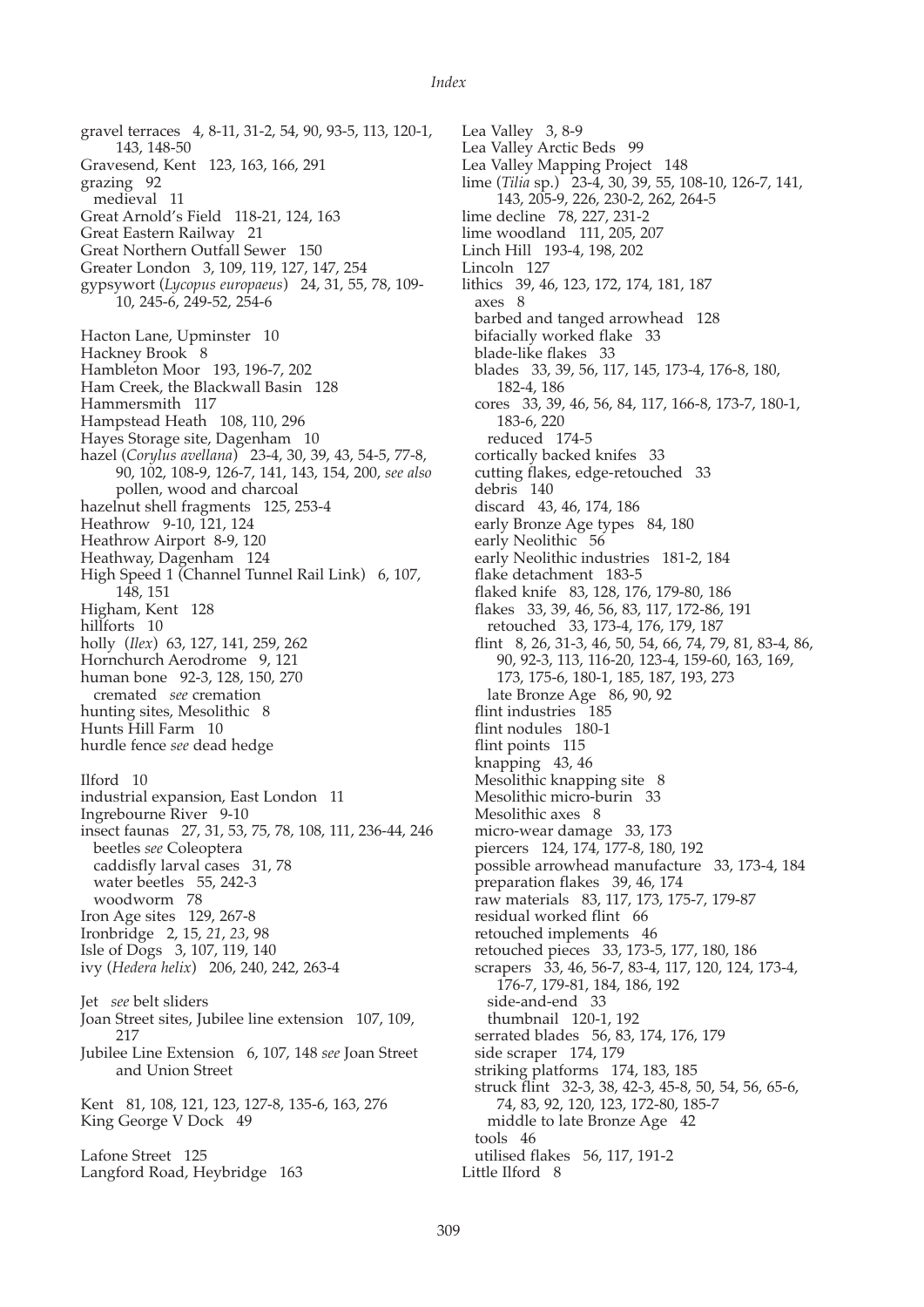Loch Lomand Stadial 23 Loch Tay, Scottish Crannog 136, 143 London (*Londinium*) 10-11, 127 London Basin 3 London Bridge, modern 127 London Road site 10 loomweights, late Bronze Age 202-4 Loughton Camp 10 Lower Thames 4-5, 8, 10, 81, 95, 105-6, 121, 127, 148, 163, 258 Luce Sands 193, 196-7 M16 site, near Vauxhall 124 Manor Farm 10 Manor Park 8 Manor Road 8 Manor Way 49 Mar Dyke Valley 3 marine incursion, middle Bronze Age 56 marine inundation 100, 270, 274, 276 marine transgressions 8 marshes 11, 21, 49, 78-9, 107, 126, 134, 149-50, 168, 187, 227, 238-41, 246 marshland 10-11, 25, 134, 148, 150, 247, 249, 256 18th-century (the Plaistow) 11 Mayes Brook 71, 75 Mayfield Farm, nr Heathrow 9 Maynard reservoir 148 Mesolithic 2, 5, 8, 23, 31, 33, 54, 83, 98, 101, 113, 115-16, 148, 173, 176-7, 179-83, 185, 192 Mesolithic and Neolithic 33, 81, 148-9 metalworking, Late Bronze Age 9 microlith 116, 177, 179, 185 midden 6, 8, 124, 125, 170, 172, 176, 197 molluscs 23, 99, 223, 234-5 Moor Hall Farm 10 mortaria *see* pottery Mortlake *see* pottery mosses 177, 248, 250-2 myre 192-3, 196, 199 natural channels 46, 63 Nene Valley colour-coated ware 66 Neolithic land surface 23 Neolithic sites 8 Neolithic struck flint assemblage 186 Neolithic trackway 131, 244 Newham 3, 8, 25 Newham Museum Service 8 Newham recreation ground 25 Newham Way 25 Nine Elms, Vauxhall 122, 127, 129, 131, 136, 145 No 1 Poultry, London 10 North Yorkshire 193, 196, 198 Northern Outfall Sewer 49 Northfleet, Kent 265 oak (*Quercus* sp.) 18, 30, 38-9, 41, 51, 54-6, 77, 86,

88, 90, 108-10, 119, 154 *see also* pollen, wood and charcoal objects, unfired clay 203-4 Old Ford 10, 128 Old Roding Bridge 1

Olympic Park 23 oogonia, charophyte 30, 235 Orme 138, 143 Orsett, Thurrock OSL (Optically Stimulated Luminescence) 19, 153, 157 OSL age estimates 29 ostracods 17, 27, 30-1, 51, 56, 75, 232-6 brackish water 24, 69, 234, 291 freshwater 77, 234-6 Oxfordshire 125, 200 Palaeocene 3 Palaeolithic 5 palaeosols 220, 250, 262-4, 270-1, 276-7 palynomorphs, non-pollen 207 particle size 210, 219, 270, 272 Passmore Edwards Museum 10 peat development 55, 108, 207-8, 242 peat formation 30, 43, 45, 54-5, 84, 102, 109, 125, 172-4, 202, 223, 244, 249-51, 258, 268, 273-4, 276 perforated clay balls 202-3 Perry, John 148 Phoenix Wharf phytoliths 275 pig 39, 46, 125, 129, 265-9 *see* animal bone piled structure 121-2, 126, 129, 132, 136-7, 147, 205, 208, 261-4 piles 10, 25-6, 36, 38, 121, 129, 131, 135-6, 138, 141, 145 pine (*Pinus* sp.) 54 Pingewood, Berks 123, 163, 166 place-names 10 placed deposits 63, 121, 129, 150 placentula 211, 216 Plain bowl 115, 166-7 Plaistow 10, 11, 25 planks 39, 119, 127, 135-6, 138-9, 261-2 plant macrofossils 17, 23, 27, 31, 53-4, 56, 75, 78, 93, 98-9, 108, 110-11, 125, 154, 235-6, 242, 244-59 Pleistocene deposits 4-5, 22, 25, 30-1, 50, 54, 68-9, 77, 99, 101 ploughsoils, Bronze Age 54 pollen 17-18, 23-4, 30-1, 53-6, 68-9, 75, 77-9, 101, 104, 109-11, 129, 151, 205-10, 214-17, 223-32, 242, 244 alder 23-4, 30, 55-6, 77-8, 207, 226-7 ash 226 barley 125, 223, 227 cereal-type 31, 55, 78-9, 111, 125, 150, 206, 216, 223, 226 grasses 23-4, 30, 55-6, 68, 77-8, 110, 207 hazel 23-4, 55, 77-8, 226-7 lime 23-4, 55, 78, 109-10, 143, 207, 227, 230-1 oak 23-4, 55-6, 77-8, 227 oats 223 pine 226 wheat 223 willow 24, 54-5 yew 55, 226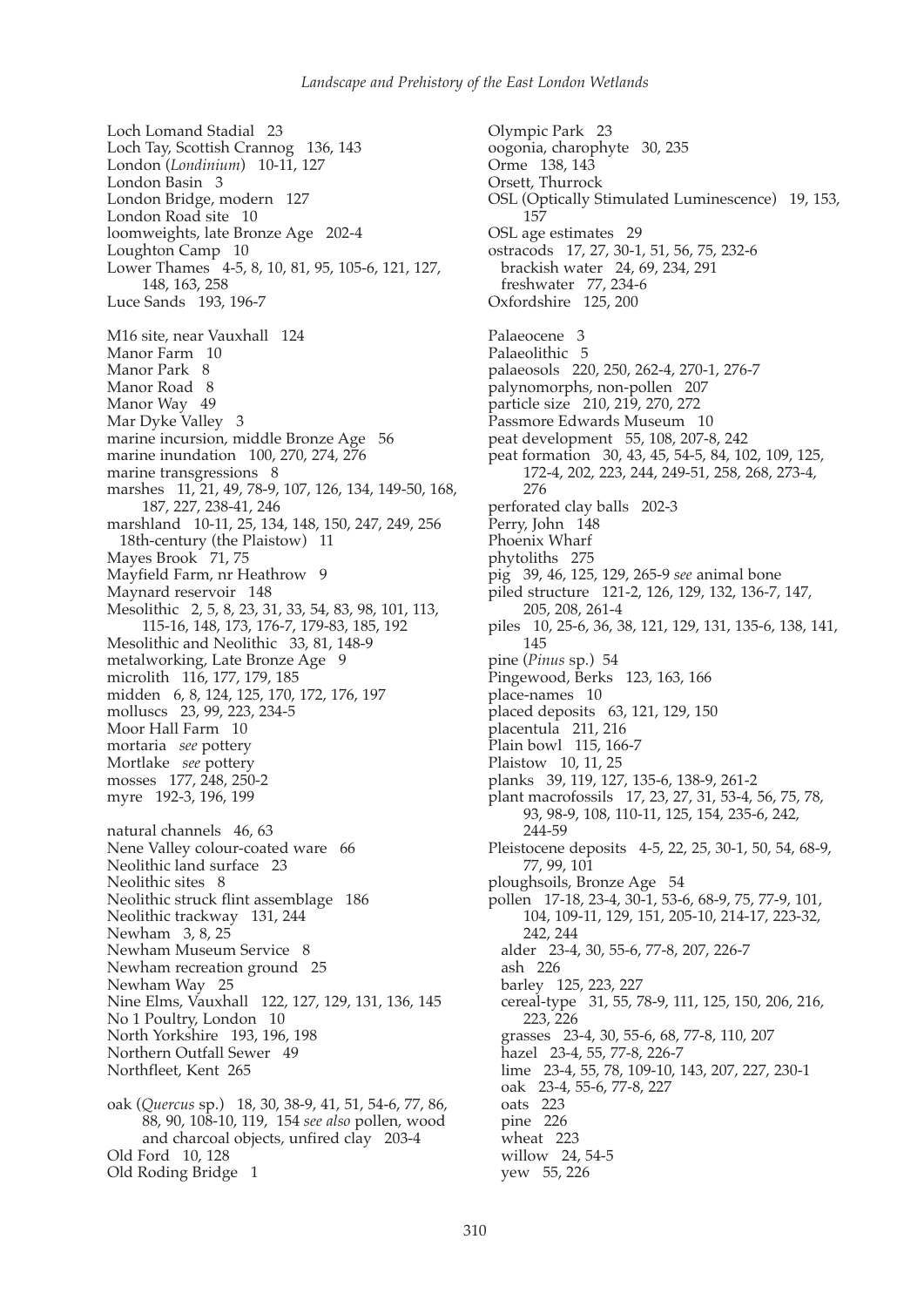pollen preservation 30, 75, 206, 223, 225-6 Poplar, medieval village 21 Poplar (*Populus*) 260-1 pottery 159-172 2nd millenium BC 30 Beaker 55-6, 63, 83-4, 115-16, 120-1, 128, 162-3, 167, 179, 198, 200, 250 Beaker, East Anglian style 163 Bucket Urn, middle to late Bronze Age 42 Carinated Bowl 117, 124 charred residues 45, 56, 161, 168 decorated bowl tradition 56, 117 Deverel Rimbury 42-3, 45, 122-3, 159, 163 early Neolithic 33, 50, 54, 56, 86, 117, 159, 161 early Neolithic, Mildenhall style 33, 56, 117 early Neolithic, Mildenhall ware, with grain impression 124 early Saxon 11 East Anglian style or globular shaped beaker 63 Ebbsfleet ware 117 black burnishd shouldered bowl, Neolithic 56 flint-tempered 57 Globular Urns, middle to late Bronze Age 42 Grooved Ware 115, 120-1, 161-2 `horseshoe`-shaped motifs 56 late Bronze Age 32, 92-3, 115 medieval 66 medieval to post medieval, small abraded sherds 66 mid to late Bronze Age 26, 32, 39, 42, 47, 92, 123 plain ware 159 Neolithic 3, 8, 25-6, 39, 50, 55, 74, 83-4, 98, 105, 109, 115, 117, 120, 126-7, 139, 148-50, 161-2, 179- 80, 186, 191, 202, 208, 217, 232, 244, 251, 253 Mortlake Ware 117, 162 Oxfordshire Red Colour-coated ware 32 oxidised wares 168-9 plain vessels transitional between the Deverel-Rimbury and post-Deverel-Rimbury 45 possible Mildenhall style bowl 33 post Deverel-Rimbury plain ware 45 prehistoric 38, 115, 159, 204 probable 'barbed wire' decorated Beaker 33 Peterborough Ware 32-3, 74, 83, 115, 117, 120, 162, 194, 202 Roman 11, 50, 65-6, 168, 171 bead-and-flanged dish 66, 169-70, 172 bowl-jar 66, 170 bowls 66, 170 dishes 66, 170 grey wares 168-70 Gaulish ware 6 jars 66 miscellaneous shelly ware 169 mortaria 66 Much Hadham ware 66, 169, 170 Nene Valley colour-coated ware 66, 169-70 Oxford colour-coated ware 168-9 pottery kilns, Harrold, Bedfordshire 169 samian 66, 128, 169, 170 South Essex shelly ware 66, 169

pollen concentration 77, 209, 216, 223, 226

South Gaulish samian 66 Verulamium region white ware 66, 169 Putney 117 Quaternary 3-4 Radiocarbon chronology of Bronze Age 132, 134 radiocarbon dates 25, 30-3, 38, 43, 55, 57, 59-60, 63, 65, 77-9, 88-90, 93, 117-18, 121-2, 129, 131, 136, 145, 148-9, 153-157, 159, 161, 168, 176, 202, 205, 207-8, 210, 226-7, 254 from charred residue 56 Rainham 8-11, 107, 117-19, 121, 161, 163, 259 reclamation 16th-century 11 17th-century 11 reclamation, East London 11 reed growing, medieval 11 reeds 31, 92 reedswamp 5, 79, 98, 102, 110, 134, 208, 227, 232 ring ditch 9, 117-20, 162, 193, 198 ringwork, late Bronze Age 9 Ripple Lane Portal, Dagenham (HS1), 105, 107 Ripple Road 10 ritual depositions 22, 129, 268-9 ritual or monumental landscapes 8 River Beam, Dagenham 116 River Colne (*see* Colne Valley) 2, River Darent (*see* Darent Valley) River Ebbsfleet (*see* Ebbsfleet Valley) River Ingrebourne 11 River Lea 3, 10, 21-2, 102, 127-8, 148 as boundary 128 river margins 3, 116, 118, 185-6 River Roding 3, 10-13, 67, 71, 75, 107-8, 124 prehistoric course 77 River Thames 3, 11, 21, 49, 67, 127, 150, 276 roads, Roman 10, 49, 128 Roding Bridge 1, 233-4 Roding Valley 3, 10 Roman 10, 25, 30-2, 104, 124, 127, 150 Roman Road (built 1897) 49 Roman harbour 128 Roman Road, East Ham 10 Romford Road, Stratford, Roman road 10 roof tile, Roman 128 round barrows 198, 200, 202 Royal Albert Dock 49 Royal Docks Community School 8, 117, 120-1, 123, 126, 161, 163, 186-7 Royal Victoria Dock 49 ruderal species 57, 78, 79, 110, 246, 255, 258 Runnymede 8, 121, 124, 203, 259, 269, carbonised cereals 124 rushes 56, 78, 92, 109-10, 117, 177, 186, 240-1, 243, 245-6, 249, 251-2, 254-6, 258-9 salt-making 10 saltmarshes 24, 31, 55-56, 68, 77, 79, 102, 104, 208, 216, 227, 232 intertidal 5

Scott and Albyns Farm, Rainham 9, 121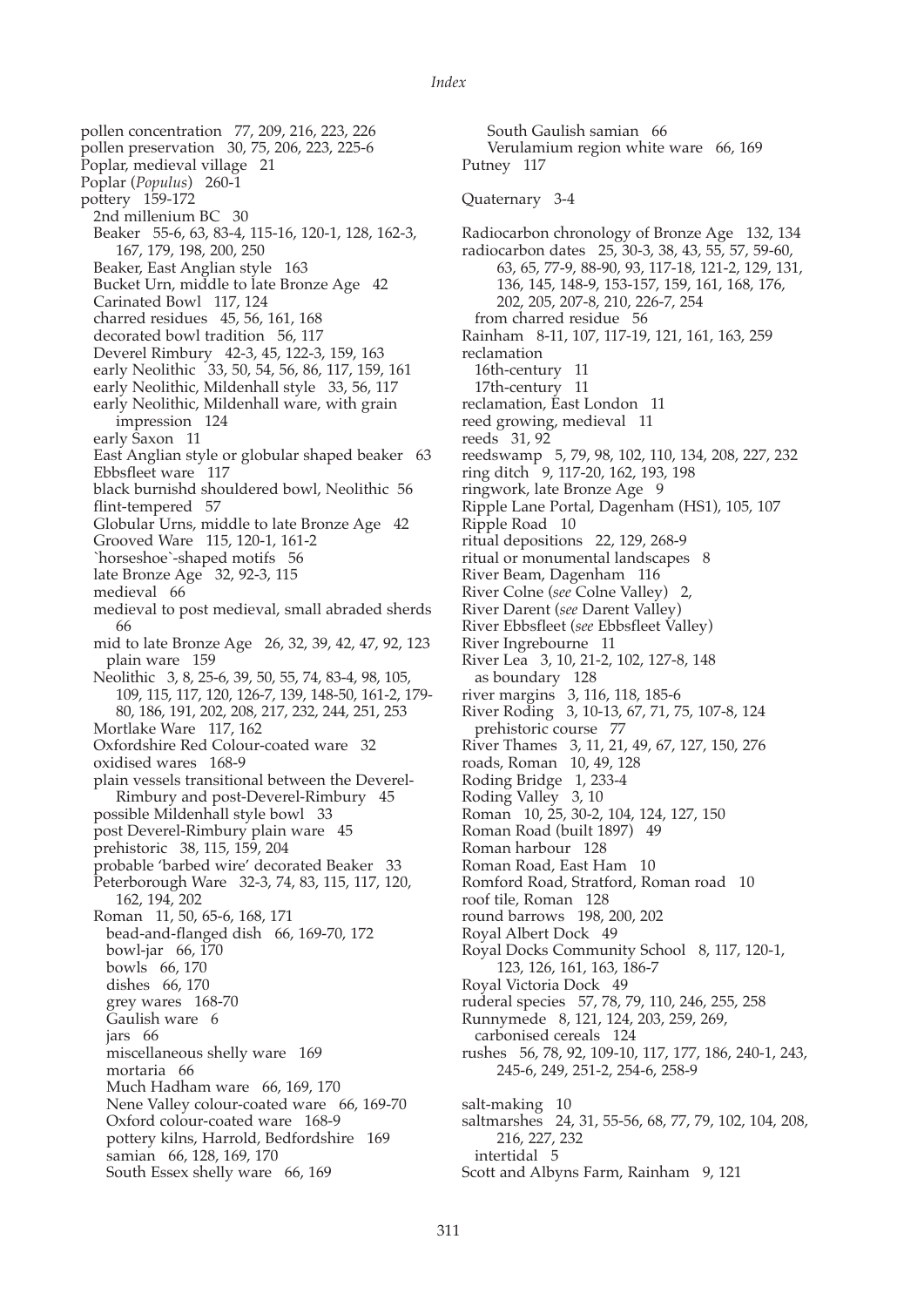Seamer axehead 193-4, 198 sedge fen, species-rich 30, 110 sedges (Cyperaceae) 23-4, 30-1, 54-6, 77-9, 101, 109-10, 206-7, 216-17, 223, 227, 230-2, 240-3, 245-6, 249-51, 254-5, 258 settlement sites 9, 11, 149, 193 Severn Estuary 129, 140 sewn plank boat 127, 129 Shepperton Gravels 4, 8, 23, 68, 77, 97, 99 Silvertown *see* Fort Street Southwark 6, 9-10, 107, 109, 121, 124-5 sponge spicule fragments 31, 54-5, 101, 107, 109, 217, 220, 223 spores 206, 217, 226-7 fern 78, 110-11, 231 Staines causewayed enclosure 8, 117, 120, 161-2 Staines Road Farm, Shepperton 162 stake alignments 138 Stanwell cursus 8 stinging nettle (*Urtica dioica*) 31, 78, 110, 239, 241- 3, 245, 251-2, 254, 257-8 Stratford 128 Stratford Market Depot 8 structures animal pens or fence lines 42, 47 bridge 1, 36, 41, 98, 121-2, 127-9, 131, 135-6, 138, 141, 242, 245, 249, 264, 268-9 bridge or jetty 30 'bridge' piled oak 264 'bridge' Structure 32 38, 264 bridge walkway 40 brushwood trackways 10, 55 circular 42 platform 109, 121, 129, 131, 133 'platform' Structure 61 63, 65 platforms 50, 55, 63, 65, 86, 127, 130, 133, 139-40, 149, 155, 184-5, 208, 258, 264 possible bridge or jetty 36 possible crannogs or pile dwellings 148 reconstruction of bridge 135 timber 2, 17, 25-6, 55, 65, 113, 121-2, 126, 131-2, 148, 244 trackway or platform 50 wattle fence 43 wattle hurdle trackway, reconstruction 145 wooden 6, 10, 138, 148, 150, 175, 180, 259 wooden trackways 8, 10, 139, 149 Swalecliffe, Kent 135 tanning, medieval 11 Tankhill Road 116 Tar and Liquor Works 49 Teddington 9 Temple Mills, Stratford 8 Temporary campsites, Mesolithic 8 Testwood Lakes, nr Solent 129 Thames 8, 10, 29-30, 65, 71, 95, 102, 113, 116, 121, 124, 126-9, 147-9, 176, 178, 181, 185-6, 193-4, 200, 244 *see also* River Thames ferry points 127-8 Thames barrier, Woolwich 106, 108

Thames Estuary 2, 4, 6, 107-8, 134, 148, 150, 205, 227, 230 Thames floodplain 8, 75, 113, 139, 148-9, 244 Thames Gateway 3, 243-4, 269 Thames gravel terraces 2 Thames-Tilbury model *see* Devoy model Thames Valley 4, 108, 110, 118, 124-6, 131, 136, 159, 205, 244 The Stumble, Essex thin sections, soil micromorphology 53, 270-277 Three Ways Wharf, Uxbridge 8, 116 Tilbury 5 Tollgate Road 25 tool kits, Bronze Age 143 tool kits, woodworking 138 tool marks, middle Bronze Age 38, 144 tool use 117, 173-4, 180, 186 tools 8, 46, 83, 173, 179-80, 184-6 Tower Bridge 5 Tower Hamlets 3 trackways 2, 10, 50, 57-60, 63, 78-9, 81, 84-7, 89-90, 93, 121, 127, 129, 131, 133-4, 139-40, 145, 148- 50, 217, 223, 226-9, 232, 236-7, 243-4, 249-52, 254, 256, 260-2, 270-4, 277 Bronze Age 49-53 brushwood 60, 139 construction 7, 14, 63, 78-9, 149, 264 hurdle 89, 139, 145, 270 marker stakes 60 middle Bronze Age 45, 217 muddy 273 peat layer overlying 237 retaining stakes 63 roundwood 17, 57 use of 274 Structure 2/14 60, 63, 140 Structure 29 58-9, 63, 65 Structure 50 57, 63 Trackway 2/14 60, 63 trampling 92, 118, 124, 130, 177, 270, 273-7 by cattle 9 Transport for London (TfL) 1-3 Trinity Mills Lane 25 Union Street, Jubilee line extension 107, 109, 217 Uphall Camp 10 Upton Park 9 Uxbridge *see* Three Ways Wharf Vauxhall, Bronze Age piled structure *see* Nine Elms, Vauxhall Vintners Place, City of London 40 vivianite 22, 24 Warwick reservoir 148 water mint (*Mentha aquatica*) 31, 245-6, 255-6, 258 water-pepper (*Polygonum hydropiper*) 31, 110, 245- 6, 252, 258 water plantain (*Alisma plantago-aquatica*) 31, 55,

78, 110, 245-6, 251-2, 254-6, 258 waterside vegetation 78, 110, 242-4

Wennington 8, 109